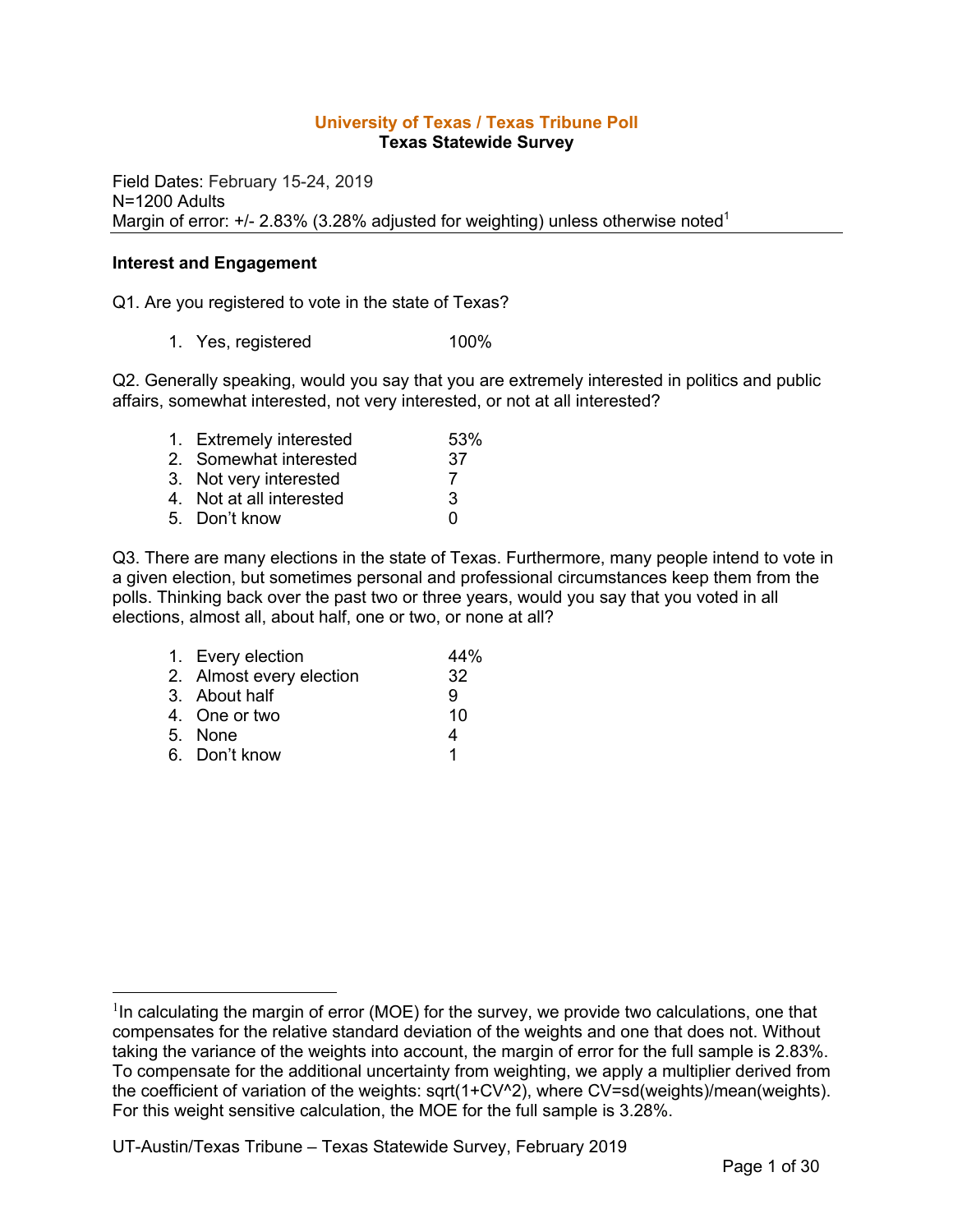# **Most Important Problem**

Q4. What would you say is the most important problem facing this country today? **[Randomize]**

| 0<br>34. Afghanistan/Pakistan                                                                                                                                                                            | 27. Government data collection<br>0<br>0<br>28. Energy<br>0<br>29. Housing<br>0<br>30. Foreign trade<br>$\overline{0}$<br>31. Sexual Harassment<br>0<br>32. North Korea<br>0<br>33. Middle East instability | 23. Voting system<br>24. Opioid/prescription drug abuse<br>25. Gas prices<br>26. Police brutality/police militarization | 20. Unemployment/jobs<br>21. Social welfare programs | 18. Race relations | 17. The media | 15. Crime and drugs | 14. Taxes | 12. National security/terrorism | 11. Environment | 9. Partisan gridlock | 4. Health care<br>8<br>5. Federal spending/national debt<br>6. Moral decline<br>7. The economy | 1.<br>2.<br>3. | Political corruption/leadership<br><b>Border security</b><br>Immigration | 15%<br>13<br>12 |
|----------------------------------------------------------------------------------------------------------------------------------------------------------------------------------------------------------|-------------------------------------------------------------------------------------------------------------------------------------------------------------------------------------------------------------|-------------------------------------------------------------------------------------------------------------------------|------------------------------------------------------|--------------------|---------------|---------------------|-----------|---------------------------------|-----------------|----------------------|------------------------------------------------------------------------------------------------|----------------|--------------------------------------------------------------------------|-----------------|
| 5<br>5<br>4<br>8. Income inequality<br>4<br>4<br>4<br>10. Gun control/gun violence<br>4<br>2222221<br>13. Education<br>16. Abortion<br>19. Russia<br>1<br>1<br>1<br>22. Gay marriage<br>1<br>1<br>0<br>0 |                                                                                                                                                                                                             |                                                                                                                         |                                                      |                    |               |                     |           |                                 |                 |                      |                                                                                                |                |                                                                          |                 |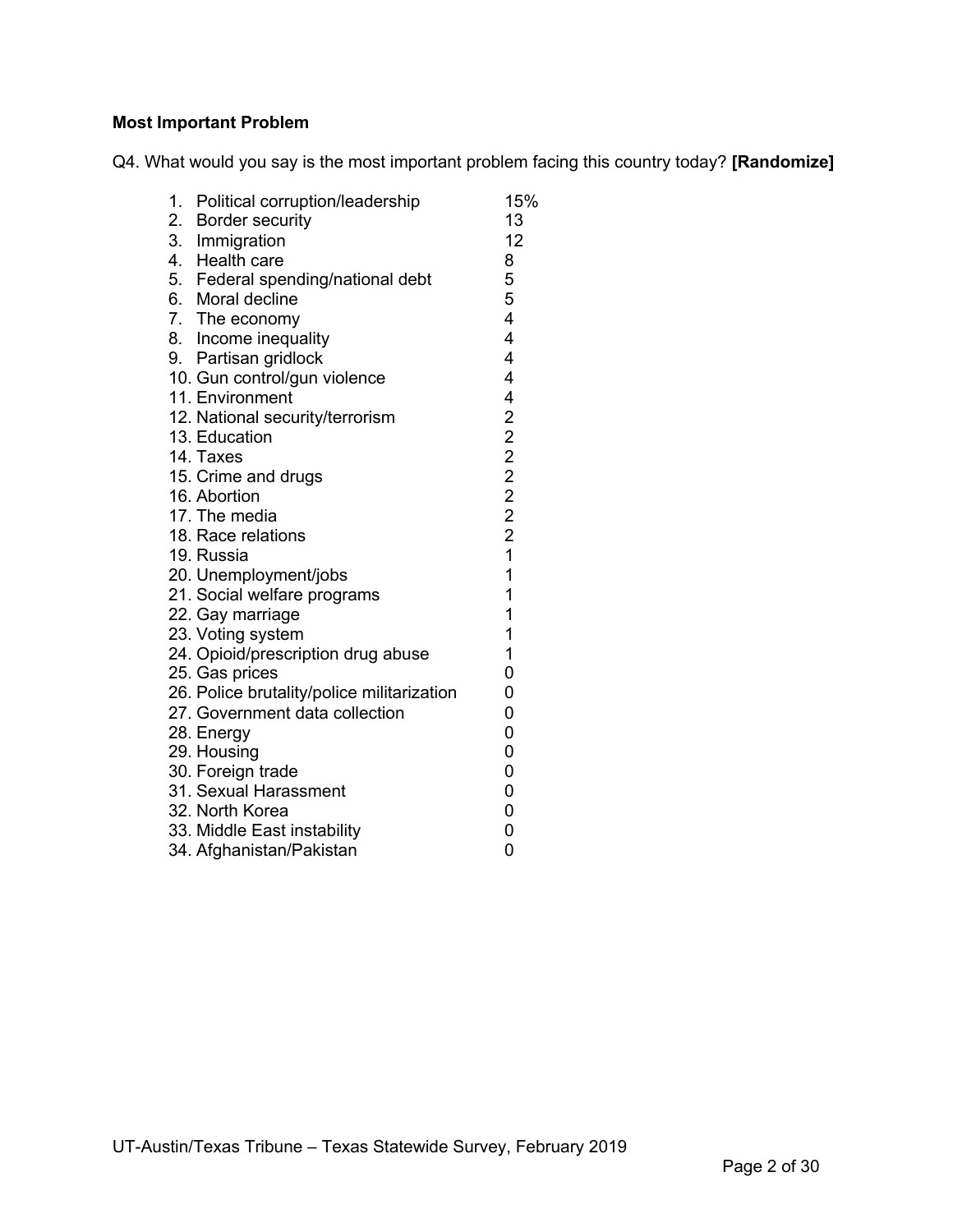Q5. What would you say is the most important problem facing the State of Texas today? **[Randomize]**

| 1. Border security                         | 20%            |
|--------------------------------------------|----------------|
| 2. Immigration<br>3. Health care           | 16             |
|                                            | 8              |
| 4. Political corruption/leadership         | $\overline{7}$ |
| 5. Education                               | 7              |
| 6. Gun control/gun violence                | 5              |
|                                            |                |
| 7. Crime and drugs<br>8. Moral decline     |                |
| 9. Environment                             |                |
| 10. The economy                            |                |
| 11. Unemployment/jobs                      |                |
| 12. Transportation/roads/traffic           |                |
| 13. State government spending              |                |
| 14. Taxes                                  |                |
| 15. Redistricting                          | 3332222221     |
| 16. Hurricane recovery                     |                |
| 17. Water supply                           |                |
| 18. Social welfare programs                | $\mathbf{1}$   |
| 19. Gay marriage                           | 1              |
| 20. Abortion                               | 1              |
| 21. State budget cuts                      | $\mathbf{1}$   |
| 22. Voting system                          | 1              |
| 23. Housing                                | 1              |
| 24. Electoral fraud                        | 1              |
| 25. The media                              | 1              |
| 26. Property rights                        | 1              |
| 27. Police brutality/police militarization | 1              |
| 28. Opioid/prescription drug abuse         | 1              |
| 29. Utility rates                          | 0              |
| 30. Energy                                 | 0              |
| 31. Gas prices                             | 0              |
| 32. Insurance rates                        | 0              |
| 33. Pension funding                        | 0              |
| 34. State courts                           | 0              |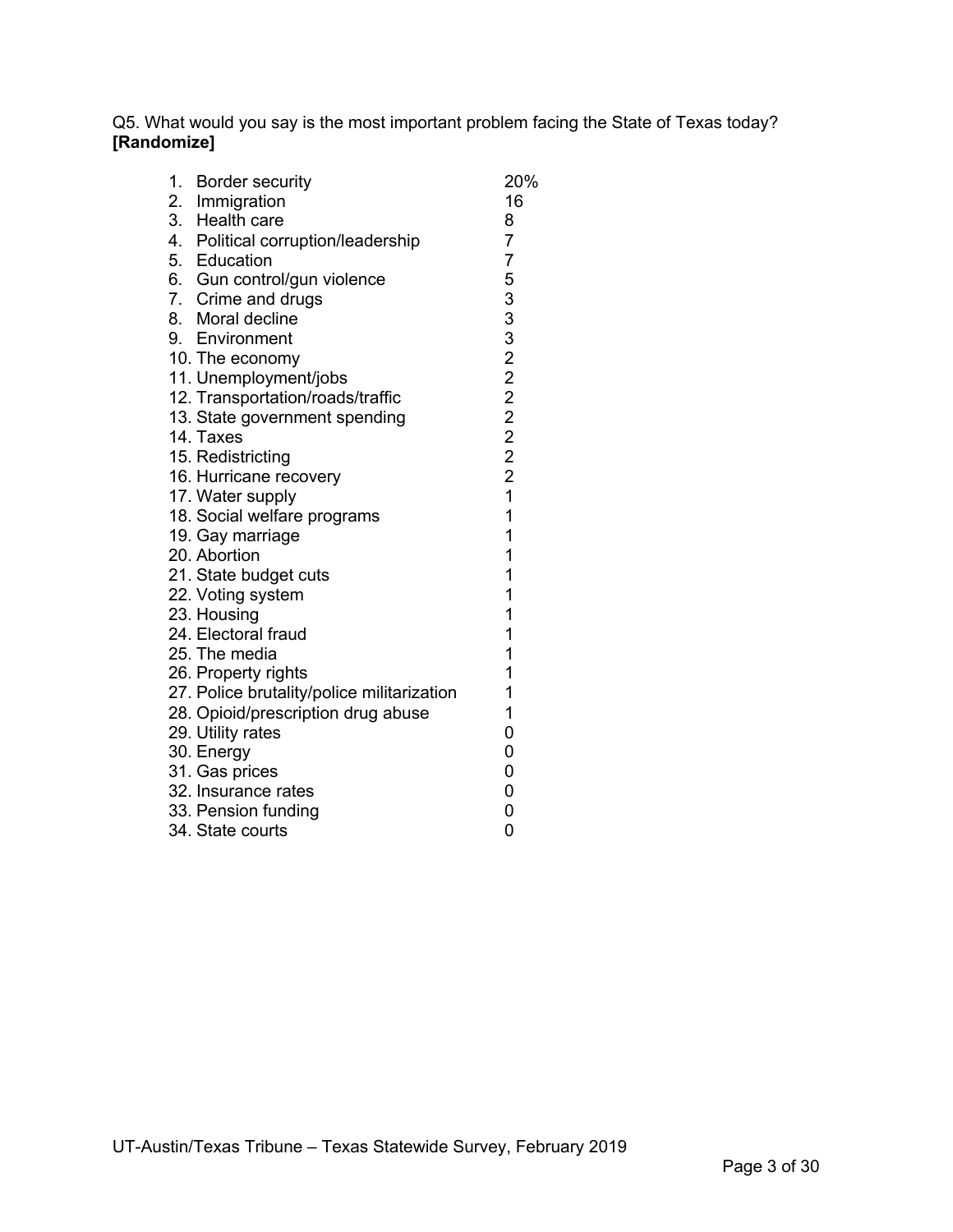# **Retrospective Assessments**

Q6. How would you rate the job Donald Trump is doing as president? Would you say that you…

|                  | <b>Approve</b><br>strongly | <b>Approve</b><br>somewhat | <b>Neither</b><br>approve<br>nor<br>disapprove | <b>Disapprove</b><br>somewhat | <b>Disapprove</b><br>strongly | Don't<br>Know |
|------------------|----------------------------|----------------------------|------------------------------------------------|-------------------------------|-------------------------------|---------------|
| Feb. 2019        | 34                         | 15                         |                                                |                               | 40                            |               |
| Oct. 2018        | 36                         | 12                         | 5                                              | :5                            | 40                            |               |
| <b>June 2018</b> | 29                         | 18                         |                                                |                               | 38                            |               |
| Feb. 2018        | 30                         | 16                         |                                                |                               | 39                            |               |
| Oct. 2017        | 27                         | 18                         | 5                                              |                               | 42                            |               |
| <b>June 2017</b> | 25                         | 18                         | 6                                              |                               | 44                            |               |
| Feb. 2017        | 32                         | 14                         | 8                                              |                               | 40                            |               |

Q7. How would you rate the job the U.S. Congress is doing? Would you say that you...

|                  | <b>Approve</b><br>strongly | <b>Approve</b><br>somewhat | <b>Neither</b><br>approve<br>nor<br>disapprove | <b>Disapprove</b><br>somewhat | <b>Disapprove</b><br>strongly | Don't<br>Know                              |
|------------------|----------------------------|----------------------------|------------------------------------------------|-------------------------------|-------------------------------|--------------------------------------------|
| Feb. 2019        | 4                          | 14                         | 18                                             | 26                            | 35                            | 3                                          |
| Oct. 2018        | 4                          | 22                         | 16                                             | 19                            | 38                            | $\overline{c}$                             |
| <b>June 2018</b> | 3                          | 15                         | 18                                             | 21                            | 38                            | 4                                          |
| Feb. 2018        | $\overline{2}$             | 17                         | 16                                             | 22                            | 39                            | 3                                          |
| Oct. 2017        | $\overline{2}$             | 10                         | 15                                             | 24                            | 45                            | 3                                          |
| <b>June 2017</b> | $\overline{2}$             | 13                         | 15                                             | 24                            | 43                            | 4                                          |
| Feb. 2017        | 5                          | 21                         | 20                                             | 18                            | 32                            | 5                                          |
| Oct. 2016        | $\overline{2}$             | 8                          | 18                                             | 27                            | 41                            | $\overline{\mathbf{4}}$                    |
| <b>June 2016</b> | $\overline{2}$             | 8                          | 16                                             | 24                            | 45                            | 5                                          |
| Feb. 2016        | $\overline{2}$             | 10                         | 17                                             | 24                            | 43                            | 4                                          |
| <b>Nov. 2015</b> | $\overline{2}$             | 8                          | 17                                             | 25                            | 46                            | 3                                          |
| <b>June 2015</b> | $\overline{2}$             | 13                         | 21                                             | 26                            | 36                            | $\overline{c}$                             |
| Feb. 2015        | 3                          | 17                         | 19                                             | 24                            | 34                            | $\frac{3}{2}$                              |
| Oct. 2014        | $\overline{2}$             | 12                         | 13                                             | 30                            | 41                            |                                            |
| <b>June 2014</b> | 3                          | 8                          | 15                                             | 24                            | 48                            | 3                                          |
| Feb. 2014        | 3                          | 8                          | 15                                             | 23                            | 49                            | $\overline{2}$                             |
| Oct. 2013        | $\overline{2}$             | 6                          | 12                                             | 21                            | 56                            |                                            |
| <b>June 2013</b> | $\overline{2}$             | 10                         | 16                                             | 23                            | 46                            | $\begin{array}{c} 3 \\ 2 \\ 3 \end{array}$ |
| Feb. 2013        | 3                          | 11                         | 12                                             | 23                            | 48                            |                                            |
| Oct. 2012        | 1                          | 10                         | 18                                             | 26                            | 43                            | $\frac{3}{3}$                              |
| <b>May 2012</b>  | 1                          | 9                          | 15                                             | 23                            | 48                            |                                            |
| Feb. 2012        | 1                          | 10                         | 14                                             | 26                            | 47                            | $\overline{2}$                             |
| Oct. 2011        | $\overline{2}$             | 9                          | 10                                             | 26                            | 51                            | $\overline{2}$                             |
| <b>May 2011</b>  | 1                          | 15                         | 20                                             | 27                            | 35                            | 3                                          |
| Feb. 2011        | $\overline{c}$             | 17                         | 19                                             | 26                            | 33                            | 4                                          |
| Oct. 2009        | $\overline{2}$             | 12                         | 11                                             | 22                            | 49                            | 4                                          |
| <b>June 2009</b> | $\overline{2}$             | 18                         | 22                                             | 22                            | 36                            | 0                                          |
| Feb. 2009        | 4                          | 22                         | 22                                             | 15                            | 37                            | $\overline{0}$                             |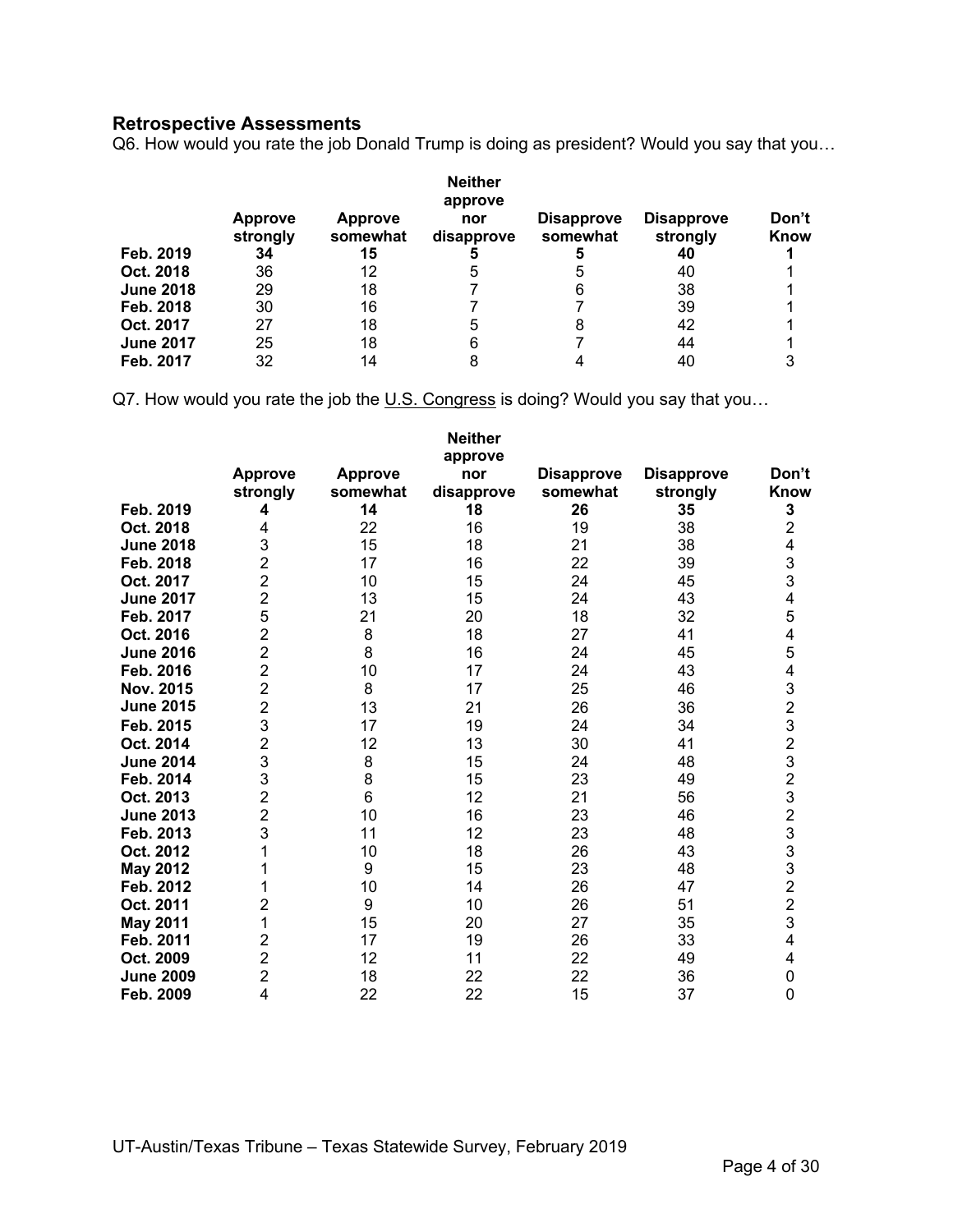Q8A. How would you rate the job Greg Abbott is doing as Governor? Would you say that you...

|                  |                            |                            | <b>Neither</b><br>approve |                               |                               |               |
|------------------|----------------------------|----------------------------|---------------------------|-------------------------------|-------------------------------|---------------|
|                  | <b>Approve</b><br>strongly | <b>Approve</b><br>somewhat | nor<br>disapprove         | <b>Disapprove</b><br>somewhat | <b>Disapprove</b><br>strongly | Don't<br>Know |
| Feb. 2019        | 33                         | 18                         | 12                        |                               | 21                            | 5             |
| Oct. 2018        | 36                         | 16                         | 12                        | 9                             | 23                            | 5             |
| <b>June 2018</b> | 27                         | 20                         | 13                        | 12                            | 24                            | 5             |
| Feb. 2018        | 28                         | 18                         | 18                        | 8                             | 23                            | 5             |
| Oct. 2017        | 27                         | 21                         | 14                        | 11                            | 22                            | 5             |
| <b>June 2017</b> | 27                         | 18                         | 12                        |                               | 29                            |               |
| Feb. 2017        | 27                         | 18                         | 17                        |                               | 24                            | 5             |
| Oct. 2016        | 21                         | 21                         | 17                        | 10                            | 23                            | 8             |
| <b>June 2016</b> | 20                         | 22                         | 19                        | 10                            | 21                            | 8             |
| Feb. 2016        | 18                         | 23                         | 24                        | 9                             | 20                            | 6             |
| Nov. 2015        | 20                         | 22                         | 21                        | 10                            | 19                            |               |
| <b>June 2015</b> | 22                         | 24                         | 28                        | 8                             | 16                            | 15            |

Q8B. How would you rate the job Dan Patrick is doing as Lieutenant Governor? Would you say that you…

|                  |                            |                            | <b>Neither</b><br>approve |                               |                               |               |
|------------------|----------------------------|----------------------------|---------------------------|-------------------------------|-------------------------------|---------------|
|                  | <b>Approve</b><br>strongly | <b>Approve</b><br>somewhat | nor<br>disapprove         | <b>Disapprove</b><br>somewhat | <b>Disapprove</b><br>strongly | Don't<br>Know |
| Feb. 2019        | 24                         | 18                         | 16                        | 6                             | 25                            | 10            |
| Oct. 2018        | 27                         | 17                         | 14                        | 5                             | 26                            | 11            |
| <b>June 2018</b> | 18                         | 18                         | 18                        | 8                             | 26                            | 12            |
| Feb. 2018        | 19                         | 17                         | 21                        | 8                             | 25                            | 10            |
| Oct. 2017        | 16                         | 20                         | 19                        |                               | 24                            | 13            |
| <b>June 2017</b> | 15                         | 19                         | 18                        | 8                             | 28                            | 11            |
| Feb. 2017        | 16                         | 16                         | 24                        | 8                             | 23                            | 14            |
| Oct. 2016        | 12                         | 19                         | 20                        | 9                             | 22                            | 18            |
| <b>June 2016</b> | 12                         | 19                         | 24                        | 8                             | 22                            | 15            |
| Feb. 2016        | 8                          | 19                         | 30                        |                               | 20                            | 16            |
| Nov. 2015        | 10                         | 19                         | 28                        | 9                             | 17                            | 16            |
| <b>June 2015</b> | 13                         | 19                         | 28                        | 8                             | 16                            | 15            |

Q8C. How would you rate the job Dennis Bonnen is doing as Speaker of the Texas House of Representatives? Would you say that you…

| 1. Approve strongly               | 8% |
|-----------------------------------|----|
| 2. Approve somewhat               | 18 |
| 3. Neither approve nor disapprove | 31 |
| 4. Disapprove somewhat            | 6  |
| 5. Disapprove strongly            | 10 |
| 6. Don't know                     | 28 |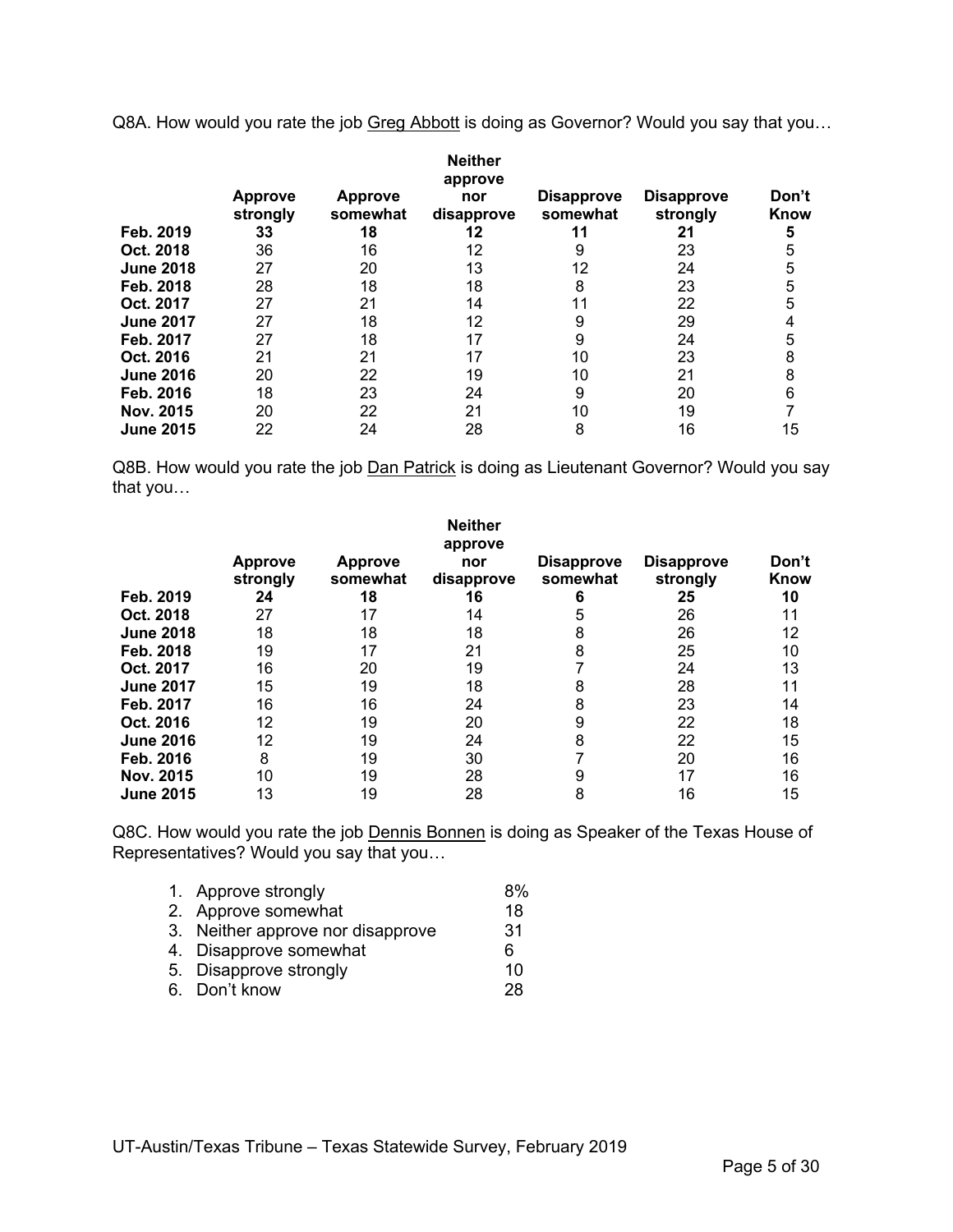#### **[RANDOMIZE Q9A-Q9B]**

Q9A. How would you rate the job Ted Cruz is doing as U.S. Senator? Would you say that you...

|                  |                            |                            | <b>Neither</b><br>approve |                               |                               |               |
|------------------|----------------------------|----------------------------|---------------------------|-------------------------------|-------------------------------|---------------|
|                  | <b>Approve</b><br>strongly | <b>Approve</b><br>somewhat | nor<br>disapprove         | <b>Disapprove</b><br>somewhat | <b>Disapprove</b><br>strongly | Don't<br>Know |
| Feb. 2019        | 31                         | 15                         | 9                         |                               | 34                            |               |
| Oct. 2018        | 34                         | 13                         |                           |                               | 37                            |               |
| <b>June 2018</b> | 21                         | 18                         | 13                        |                               | 33                            |               |
| Feb. 2018        | 22                         | 18                         | 12                        |                               | 32                            |               |
| Oct. 2017        | 19                         | 19                         | 13                        | 12                            | 31                            | 5             |
| <b>June 2017</b> | 21                         | 17                         | 12                        | 9                             | 35                            | 6             |
| Feb. 2017        | 20                         | 18                         | 14                        | 10                            | 29                            | 9             |
| Oct. 2016        | 16                         | 19                         | 13                        | 11                            | 34                            |               |
| <b>June 2016</b> | 18                         | 17                         | 13                        | 12                            | 31                            | 9             |
| Feb. 2016        | 18                         | 19                         | 15                        | 10                            | 32                            | 6             |
| Nov. 2015        | 27                         |                            |                           | 9                             | 28                            | 9             |

Q9B. How would you rate the job John Cornyn is doing as U.S. Senator? Would you say that you…

|                  |                            |                            | <b>Neither</b><br>approve |                               |                               |               |
|------------------|----------------------------|----------------------------|---------------------------|-------------------------------|-------------------------------|---------------|
|                  | <b>Approve</b><br>strongly | <b>Approve</b><br>somewhat | nor<br>disapprove         | <b>Disapprove</b><br>somewhat | <b>Disapprove</b><br>strongly | Don't<br>Know |
| Feb. 2019        | 15                         | 21                         | 18                        | 13                            | 22                            | 11            |
| Oct. 2018        | 17                         | 22                         | 15                        | 9                             | 25                            | 13            |
| <b>June 2018</b> | 8                          | 19                         | 21                        | 14                            | 24                            | 13            |
| Feb. 2018        | 10                         | 19                         | 23                        | 15                            | 23                            | 10            |
| Oct. 2017        |                            | 21                         | 18                        | 15                            | 27                            | 12            |
| <b>June 2017</b> | 9                          | 19                         | 18                        | 14                            | 27                            | 12            |
| Feb. 2017        | 11                         | 19                         | 22                        | 12                            | 22                            | 14            |
| Oct. 2016        | 8                          | 20                         | 22                        | 14                            | 22                            | 15            |
| <b>June 2016</b> |                            | 17                         | 24                        | 14                            | 21                            | 17            |
| Feb. 2016        |                            | 20                         | 26                        | 14                            | 18                            | 15            |
| Nov. 2015        |                            | 20                         | 22                        | 16                            | 18                            | 16            |

Q9C. Do you approve or disapprove of the way Robert Mueller is handling the investigation of Russian interference in the 2016 Election?

|                  |                     |                            | <b>Neither</b><br>approve |                               |                               |               |
|------------------|---------------------|----------------------------|---------------------------|-------------------------------|-------------------------------|---------------|
|                  | Approve<br>strongly | <b>Approve</b><br>somewhat | nor<br>disapprove         | <b>Disapprove</b><br>somewhat | <b>Disapprove</b><br>strongly | Don't<br>Know |
| Feb. 2019        | 26                  | 13                         | 13                        | 9                             | 31                            | 8             |
| Oct. 2018        | 22                  | 12                         | 16                        | 11                            | 30                            | 10            |
| <b>June 2018</b> | 24                  | 13                         | 14                        | 10                            | 28                            | 11            |
| Feb. 2018        | 24                  | 14                         | 17                        | 12                            | 24                            | 10            |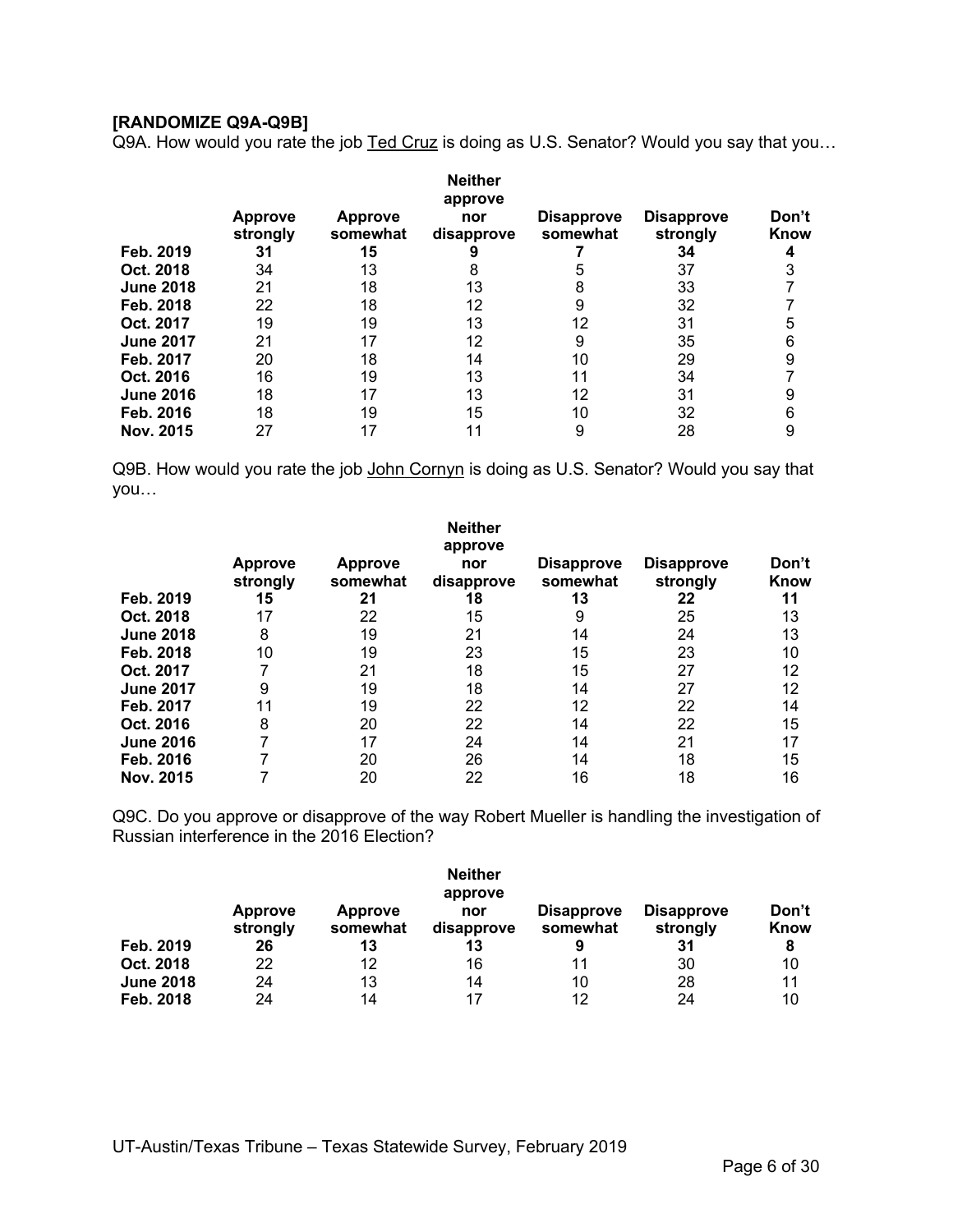Q10. Thinking about the country, do you think that things are headed in the right direction, or do you think that things are headed off on the wrong track?

|                  |                    | <b>Wrong</b> |            |
|------------------|--------------------|--------------|------------|
|                  | <b>Right Track</b> | Track        | Don't Know |
| Feb. 2019        | 39                 | 53           | 9          |
| Oct. 2018        | 42                 | 49           | 9          |
| <b>June 2018</b> | 41                 | 47           | 11         |
| Feb. 2018        | 39                 | 50           | 11         |
| Oct. 2017        | 29                 | 61           | 10         |
| <b>June 2017</b> | 34                 | 54           | 12         |
| Feb. 2017        | 39                 | 49           | 12         |
| Oct. 2016        | 22                 | 67           | 11         |
| <b>June 2016</b> | 18                 | 70           | 12         |
| Feb. 2016        | 22                 | 66           | 12         |
| Nov. 2015        | 22                 | 68           | 10         |
| <b>June 2015</b> | 23                 | 64           | 14         |
| Feb. 2015        | 26                 | 59           | 15         |
| Oct. 2014        | 25                 | 65           | 10         |
| <b>June 2014</b> | 23                 | 65           | 13         |
| Feb. 2014        | 25                 | 63           | 12         |
| Oct. 2013        | 20                 | 69           | 11         |
| <b>June 2013</b> | 28                 | 60           | 11         |
| Feb. 2013        | 29                 | 62           | 9          |
| Oct. 2012        | 31                 | 58           | 11         |
| <b>May 2012</b>  | 25                 | 61           | 14         |
| Feb. 2012        | 28                 | 61           | 11         |
| Oct. 2011        | 14                 | 75           | 11         |
| <b>May 2011</b>  | 24                 | 63           | 14         |
| Feb. 2011        | 26                 | 59           | 15         |
| Oct. 2010        | 25                 | 64           | 11         |
| Sep. 2010        | 26                 | 63           | 12         |
| <b>May 2010</b>  | 27                 | 62           | 11         |
| Feb. 2010        | 31                 | 56           | 13         |
| Oct. 2009        | 35                 | 59           | 10         |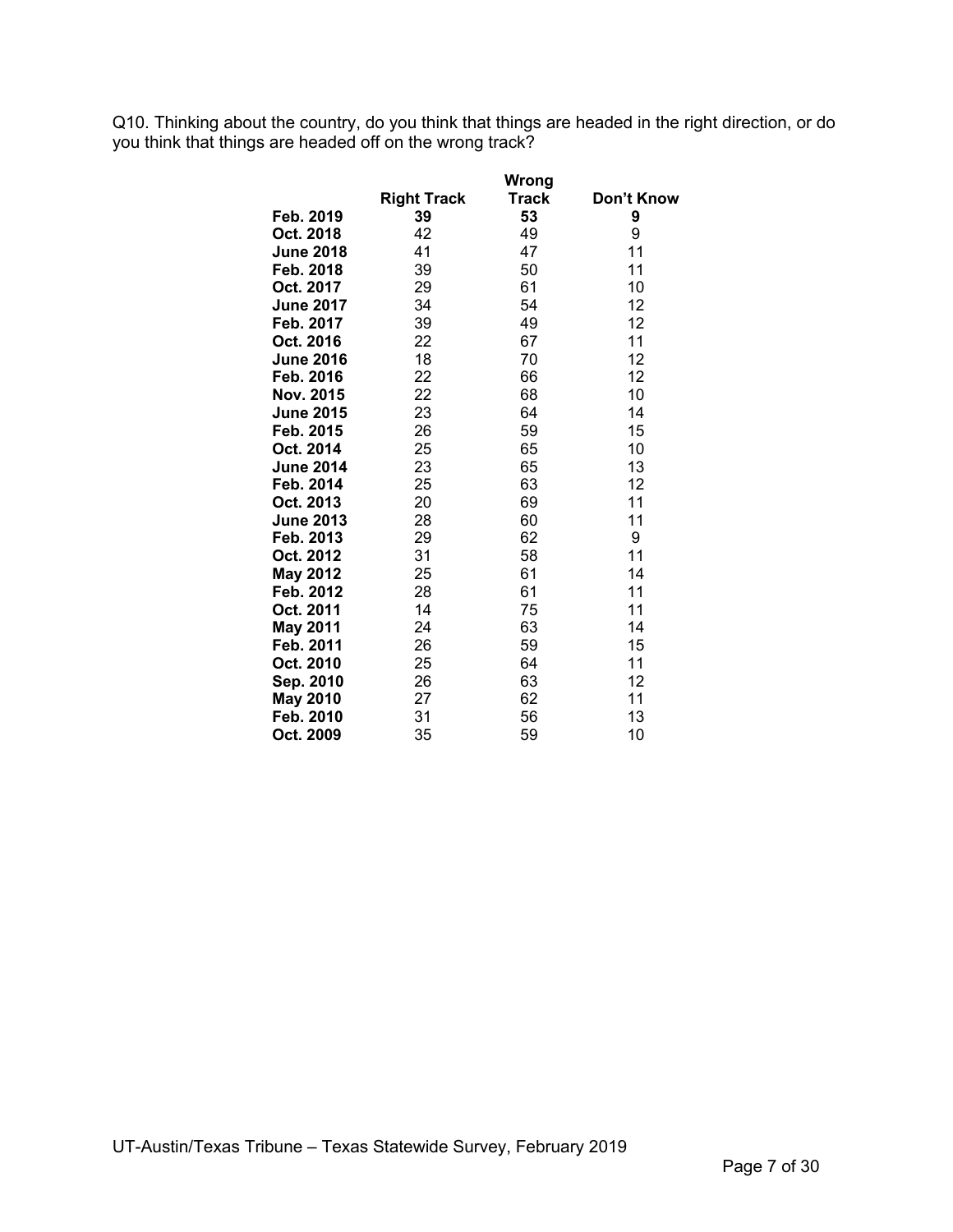Q11. Compared to a year ago, would you say that the national economy is a lot better off, somewhat better off, about the same, somewhat worse off, or a lot worse off?

|                  | A lot better<br>off | Somewhat<br>better off | <b>About the</b><br>same | <b>Somewhat</b><br>worse off | A lot worse<br>off | Don't<br>Know                              |
|------------------|---------------------|------------------------|--------------------------|------------------------------|--------------------|--------------------------------------------|
| Feb. 2019        | 27                  | 22                     | 23                       | 15                           | 9                  | 3                                          |
| Oct. 2018        | 32                  | 19                     | 26                       | 12                           | 7                  | 4                                          |
| <b>June 2018</b> | 26                  | 25                     | 23                       | 14                           | 8                  | 4                                          |
| Feb. 2018        | 25                  | 28                     | 26                       | 13                           | 6                  | $\frac{2}{3}$                              |
| Oct. 2017        | 18                  | 25                     | 33                       | 16                           | 6                  |                                            |
| <b>June 2017</b> | 14                  | 28                     | 30                       | 18                           | $\overline{7}$     | 3                                          |
| Feb. 2017        | 12                  | 28                     | 36                       | 11                           | 9                  | 4                                          |
| Oct. 2016        | 8                   | 20                     | 29                       | 25                           | 15                 | 4                                          |
| <b>June 2016</b> | 6                   | 20                     | 29                       | 23                           | 17                 | 5                                          |
| Feb. 2016        | 8                   | 22                     | 27                       | 25                           | 15                 | $\begin{array}{c} 3 \\ 3 \\ 3 \end{array}$ |
| Nov. 2015        | $\overline{7}$      | 25                     | 28                       | 23                           | 14                 |                                            |
| <b>June 2015</b> | $\overline{7}$      | 24                     | 33                       | 21                           | 13                 |                                            |
| Feb. 2015        | 11                  | 25                     | 33                       | 18                           | 11                 |                                            |
| Oct. 2014        | 6                   | 25                     | 30                       | 23                           | 14                 | $\begin{array}{c} 3 \\ 2 \\ 2 \end{array}$ |
| <b>June 2014</b> | 7                   | 24                     | 26                       | 25                           | 16                 |                                            |
| Feb. 2014        | 5                   | 24                     | 28                       | 23                           | 17                 | $\overline{2}$                             |
| Oct. 2013        | 5                   | 20                     | 25                       | 25                           | 24                 | 1                                          |
| <b>June 2013</b> | $\overline{7}$      | 28                     | 31                       | 18                           | 15                 | 1                                          |
| Oct. 2012        | 7                   | 25                     | 25                       | 19                           | 23                 | 1                                          |
| <b>May 2012</b>  | 4                   | 24                     | 29                       | 20                           | 19                 | 4                                          |
| Feb. 2012        | 4                   | 25                     | 30                       | 19                           | 20                 | $\overline{c}$                             |
| Oct. 2011        | $\overline{2}$      | 12                     | 25                       | 28                           | 31                 | $\overline{c}$                             |
| <b>May 2011</b>  | $\overline{c}$      | 20                     | 26                       | 24                           | 25                 | $\frac{3}{2}$                              |
| Feb. 2011        | 3                   | 24                     | 30                       | 24                           | 17                 |                                            |
| Oct. 2010        | 3                   | 19                     | 20                       | 23                           | 33                 | 3                                          |
| Sep. 2010        | 3                   | 20                     | 21                       | 20                           | 34                 | $\overline{2}$                             |
| <b>May 2010</b>  | 5                   | 23                     | 24                       | 15                           | 32                 | 1                                          |
| Feb. 2010        | 3                   | 25                     | 19                       | 23                           | 29                 | 1                                          |
| Oct. 2009        | 5                   | 19                     | 16                       | 23                           | 36                 | 1                                          |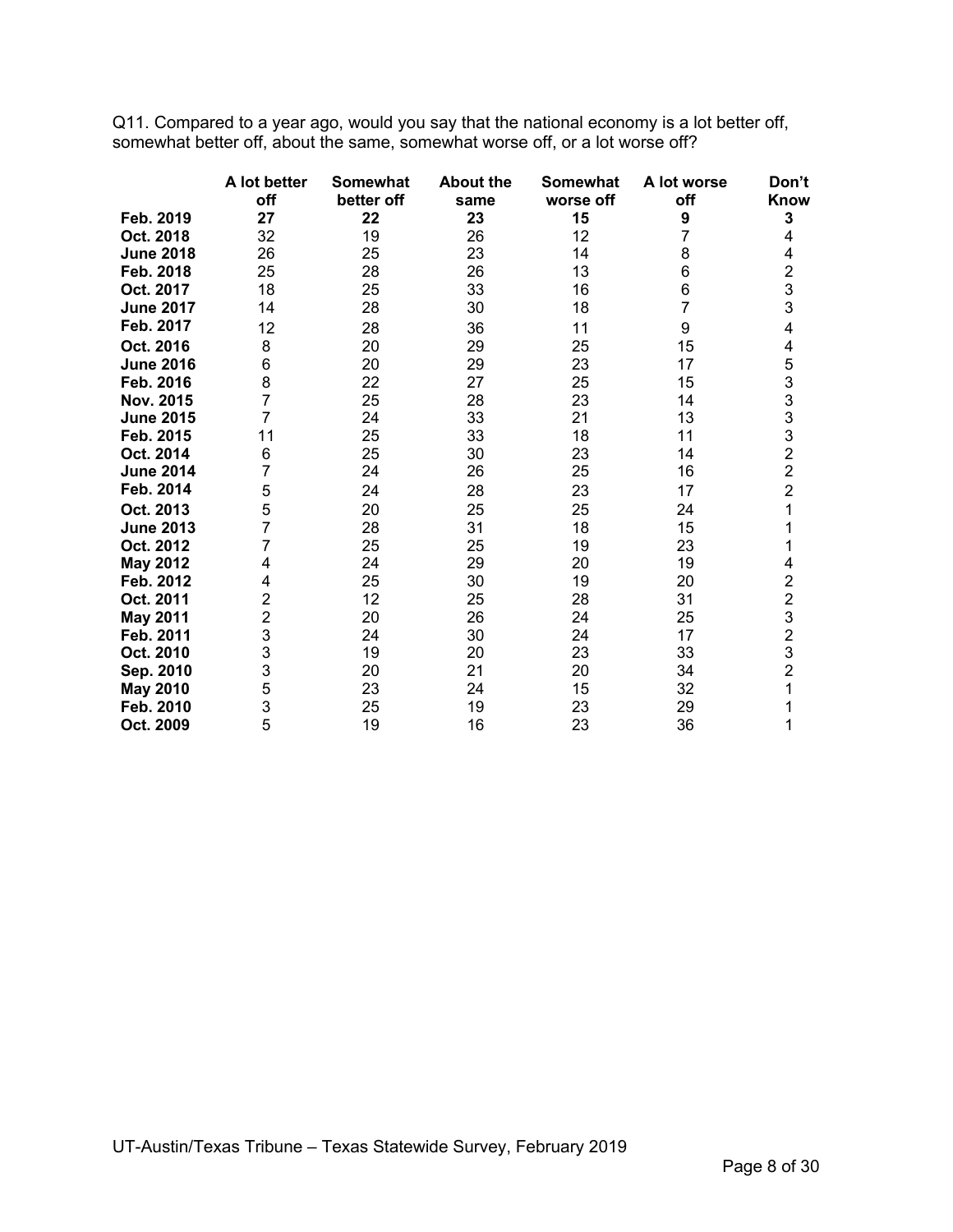Q12. Thinking about the State of Texas, do you think that things are headed in the right direction, or do you think that things are headed off on the wrong track?

|                  |                    | Wrong |            |
|------------------|--------------------|-------|------------|
|                  | <b>Right Track</b> | Track | Don't Know |
| Feb. 2019        | 49                 | 35    | 16         |
| Oct. 2018        | 50                 | 35    | 16         |
| <b>June 2018</b> | 46                 | 37    | 16         |
| Feb. 2018        | 48                 | 36    | 15         |
| Oct 2017         | 43                 | 40    | 16         |
| <b>June 2017</b> | 43                 | 40    | 17         |
| Feb. 2017        | 46                 | 36    | 18         |
| Oct. 2016        | 42                 | 40    | 17         |
| <b>June 2016</b> | 41                 | 38    | 22         |
| Feb. 2016        | 42                 | 37    | 21         |
| Nov. 2015        | 45                 | 36    | 19         |
| <b>June 2015</b> | 50                 | 32    | 18         |
| Feb. 2015        | 50                 | 30    | 20         |
| Oct. 2014        | 48                 | 35    | 18         |
| <b>June 2014</b> | 49                 | 33    | 17         |
| Feb. 2014        | 45                 | 35    | 20         |
| Oct. 2013        | 42                 | 39    | 19         |
| <b>June 2013</b> | 50                 | 32    | 18         |
| Feb. 2013        | 45                 | 39    | 16         |
| Oct. 2012        | 43                 | 34    | 23         |
| <b>May 2012</b>  | 38                 | 42    | 21         |
| Feb. 2012        | 43                 | 38    | 19         |
| Oct. 2011        | 39                 | 43    | 18         |
| <b>May 2011</b>  | 36                 | 48    | 16         |
| Feb. 2011        | 41                 | 41    | 18         |
| Oct. 2010        | 45                 | 37    | 18         |
| Sep. 2010        | 43                 | 38    | 18         |
| <b>May 2010</b>  | 45                 | 38    | 17         |
| Feb. 2010        | 43                 | 37    | 20         |
| Oct. 2009        | 38                 | 39    | 23         |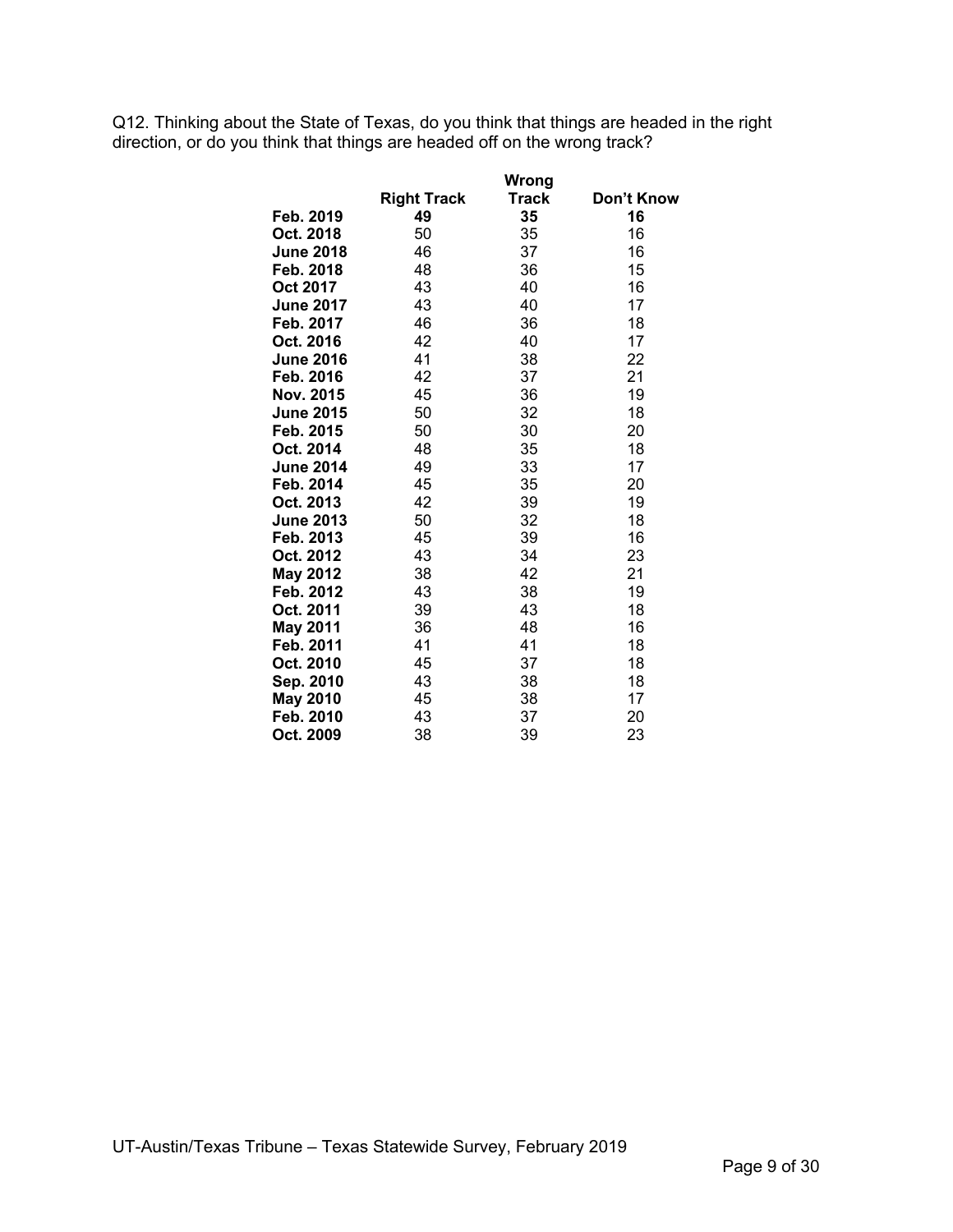Q13. Compared to a year ago, would you say that you and your family are economically a lot better off, somewhat better off, about the same, somewhat worse off, or a lot worse off?

|                  | A lot better<br>off | <b>Somewhat</b><br>better off | <b>About the</b><br>same | <b>Somewhat</b><br>worse off | A lot worse<br>off | Don't<br>Know                              |
|------------------|---------------------|-------------------------------|--------------------------|------------------------------|--------------------|--------------------------------------------|
| Feb. 2019        | 12                  | 28                            | 39                       | 13                           | 6                  | 2                                          |
| Oct. 2018        | 12                  | 27                            | 39                       | 13                           | 6                  | 3                                          |
| <b>June 2018</b> | 10                  | 27                            | 42                       | 14                           | 6                  | $\overline{2}$                             |
| Feb. 2018        | 11                  | 27                            | 42                       | 13                           | 5                  | 1                                          |
| Oct. 2017        | 9                   | 22                            | 47                       | 16                           | 5                  |                                            |
| <b>June 2017</b> | 5                   | 20                            | 52                       | 15                           | 5                  | 1                                          |
| Feb. 2017        | 6                   | 21                            | 50                       | 16                           | $\overline{7}$     | 1                                          |
| Oct. 2016        | 5                   | 22                            | 44                       | 19                           | 8                  |                                            |
| <b>June 2016</b> | 5                   | 18                            | 44                       | 20                           | 9                  | $\begin{array}{c} 2 \\ 3 \\ 2 \end{array}$ |
| Feb. 2016        | 5                   | 20                            | 45                       | 19                           | 9                  |                                            |
| Nov. 2015        | 5                   | 18                            | 45                       | 23                           | $\overline{7}$     | 1                                          |
| <b>June 2015</b> | 5                   | 21                            | 48                       | 17                           | $\overline{7}$     | $\frac{2}{2}$                              |
| Feb. 2015        | 6                   | 21                            | 44                       | 21                           | $\overline{7}$     |                                            |
| Oct. 2014        | $\mathbf 5$         | 22                            | 42                       | 23                           | 7                  | $\overline{\mathbf{1}}$                    |
| <b>June 2014</b> | 6                   | 21                            | 42                       | 21                           | 8                  | $\frac{2}{1}$                              |
| Feb. 2014        | 5                   | 20                            | 43                       | 22                           | 9                  |                                            |
| Oct. 2013        | 5                   | 17                            | 41                       | 23                           | 12                 | $\overline{2}$                             |
| <b>June 2013</b> | 6                   | 19                            | 44                       | 23                           | $\overline{7}$     | 1                                          |
| Oct. 2012        | 6                   | 17                            | 43                       | 23                           | 11                 | 1                                          |
| <b>May 2012</b>  | 4                   | 15                            | 48                       | 19                           | 13                 | $\overline{c}$                             |
| Feb. 2012        | 4                   | 16                            | 45                       | 23                           | 11                 | 1                                          |
| Oct. 2011        | 3                   | 13                            | 40                       | 28                           | 15                 | 1                                          |
| <b>May 2011</b>  | $\overline{2}$      | 16                            | 40                       | 25                           | 16                 | $\overline{c}$                             |
| Feb. 2011        | 3                   | 17                            | 45                       | 24                           | 11                 | 1                                          |
| Oct. 2010        | 3                   | 16                            | 38                       | 27                           | 14                 | $\overline{c}$                             |
| Sep. 2010        | 3                   | 17                            | 39                       | 26                           | 14                 | 1                                          |
| <b>May 2010</b>  | 4                   | 16                            | 42                       | 25                           | 13                 | 1                                          |
| Feb. 2010        | 3                   | 14                            | 41                       | 29                           | 12                 | $\overline{c}$                             |
| Oct. 2009        | 3                   | 14                            | 39                       | 27                           | 16                 | $\overline{1}$                             |

Q14. Compared to a year ago, would you say that the Texas economy is a lot better off, somewhat better off, about the same, somewhat worse off, or a lot worse off?

|                  | A lot better<br>off | <b>Somewhat</b><br>better off | <b>About the</b><br>same | <b>Somewhat</b><br>worse off | A lot worse<br>off | Don't<br>Know/No<br><b>Opinion</b> |
|------------------|---------------------|-------------------------------|--------------------------|------------------------------|--------------------|------------------------------------|
| Feb. 2019        | 17                  | 28                            | 35                       | 10                           |                    |                                    |
| Oct. 2018        | 20                  | 29                            | 31                       | 10                           |                    |                                    |
| <b>June 2018</b> | 13                  | 30                            | 34                       | 12                           |                    |                                    |
| Feb. 2018        | 13                  | 30                            | 38                       | 13                           |                    |                                    |
| <b>Oct 2017</b>  |                     | 27                            | 41                       | 16                           |                    |                                    |
| <b>June 2017</b> | ิค                  | 28                            | 39                       | 17                           |                    |                                    |
| Feb. 2017        | 6                   | 22                            | 49                       |                              |                    |                                    |
| Oct. 2016        |                     | 22                            | 45                       | 19                           |                    |                                    |
| <b>June 2016</b> |                     | 22                            | 41                       | 19                           | 6                  |                                    |
| Feb. 2016        |                     | 22                            | 41                       | 23                           | 5                  |                                    |
| Nov. 2015        |                     | 25                            | 41                       | 20                           | 5                  |                                    |
| <b>June 2015</b> | 5                   | 28                            | 44                       | 14                           |                    |                                    |
| Feb. 2015        |                     | 26                            | 47                       | 14                           |                    |                                    |
| Oct. 2014        |                     | 32                            | 40                       | 12                           |                    |                                    |
| Oct. 2012        |                     | 21                            | 51                       | 16                           |                    |                                    |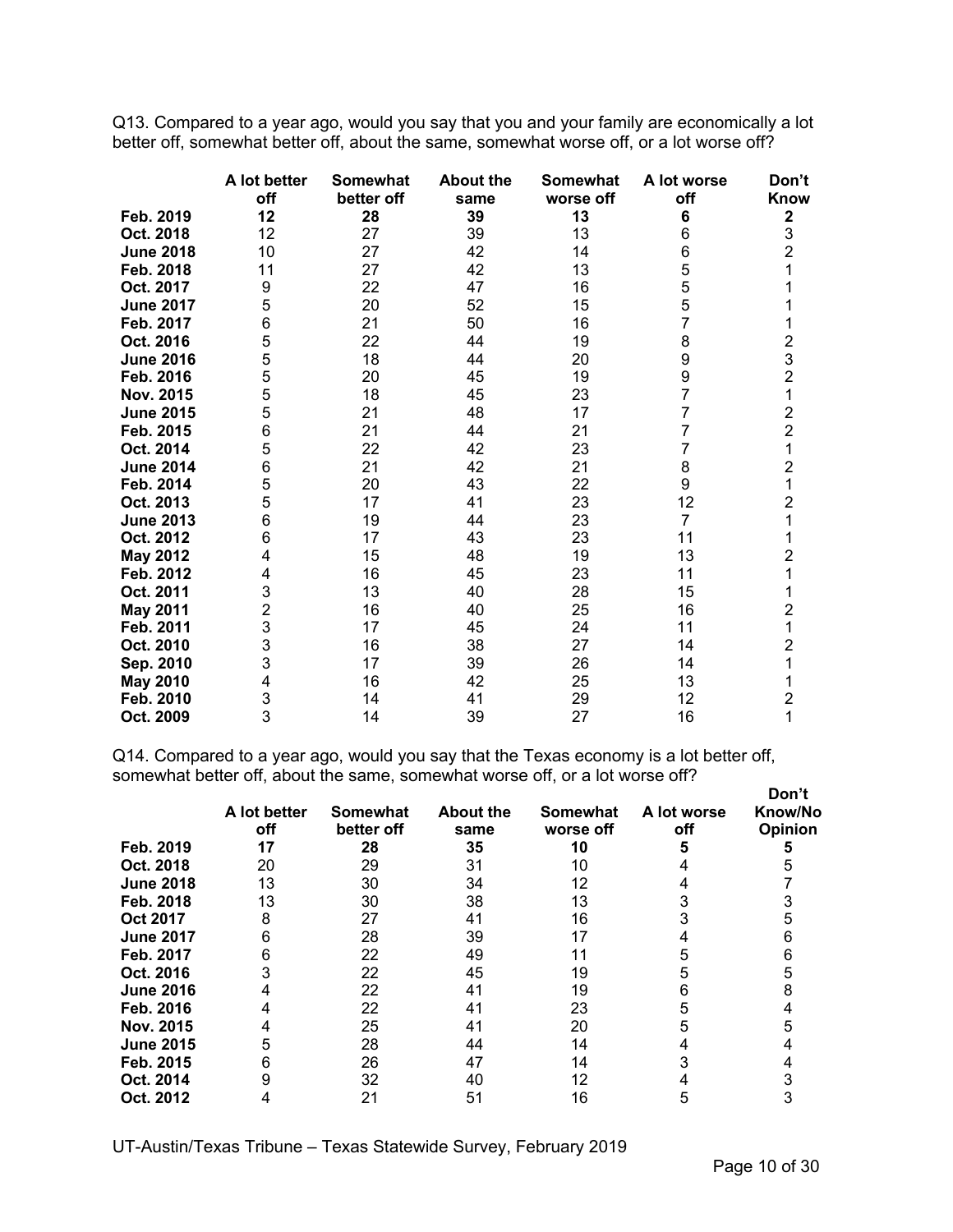Q15. Of the three branches of federal government, which one do you trust the most? **[RANDOMIZE 1-3]**

|  | 1. The U.S. Congress, the legislative branch | 14% |
|--|----------------------------------------------|-----|
|  |                                              |     |

- 2. The President, the executive branch 33
- 3. The U.S. Supreme Court, the judicial branch 28
- 4. Don't know 25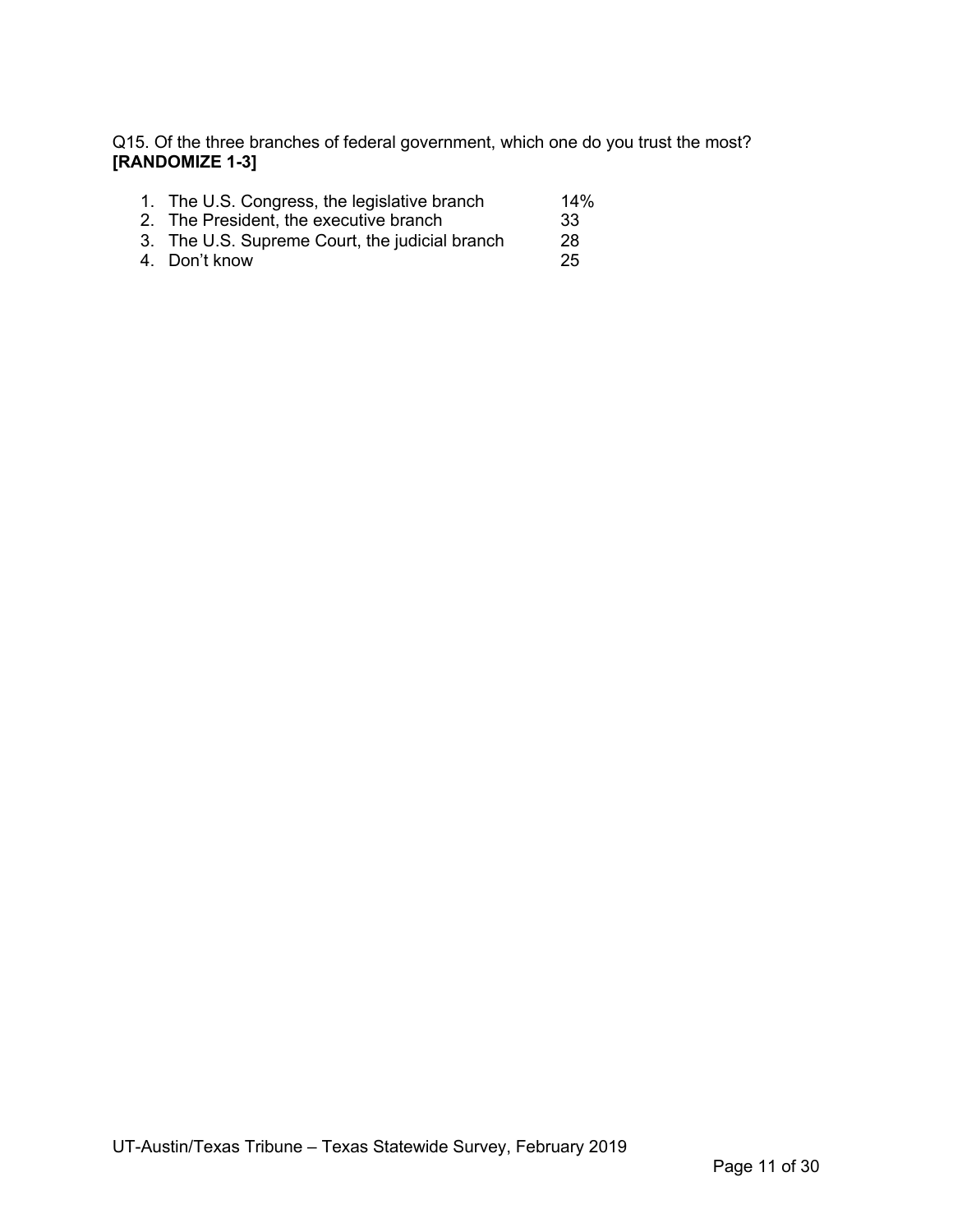## **Political Figures and Elections**

Q16. If the 2020 presidential election were held today, would you definitely vote to re-elect Donald Trump, probably vote to re-elect Donald Trump, probably vote for someone else, or definitely vote for someone else?

| 1. Definitely vote to re-elect Donald Trump | 39% |
|---------------------------------------------|-----|
| 2. Probably vote to re-elect Donald Trump   | 10. |

- 3. Probably vote for someone else 6
- 4. Definitely vote for someone else 45

## **[RANDOMIZE Q17-Q18]**

Q17. Please tell us whether you have a very favorable, somewhat favorable, neither favorable nor unfavorable, somewhat unfavorable, or very unfavorable opinion of Beto O'Rourke.

| 1. Very favorable                    | 27% |
|--------------------------------------|-----|
| 2. Somewhat favorable                | 16  |
| 3. Neither favorable nor unfavorable |     |
| 4. Somewhat unfavorable              | 6   |
| 5. Very unfavorable                  | 39  |
| 6. Don't know/no opinion             | 5   |
|                                      |     |

Q18. Please tell us whether you have a very favorable, somewhat favorable, neither favorable nor unfavorable, somewhat unfavorable, or very unfavorable opinion of Julián Castro.

- 1. Very favorable 11%
- 2. Somewhat favorable 15
- 3. Neither favorable nor unfavorable 17
- 4. Somewhat unfavorable 6
- 5. Very unfavorable 26
- 6. Don't know/no opinion 25

#### **[RANDOMIZE Q19-Q20]**

Q19. Please tell us whether you have a very favorable, somewhat favorable, neither favorable nor unfavorable, somewhat unfavorable, or very unfavorable opinion of the Democratic Party.

- 1. Very favorable 15%
- 2. Somewhat favorable 22
- 3. Neither favorable nor unfavorable 9
- 4. Somewhat unfavorable 7
- 5. Very unfavorable 43
- 6. Don't know/no opinion 3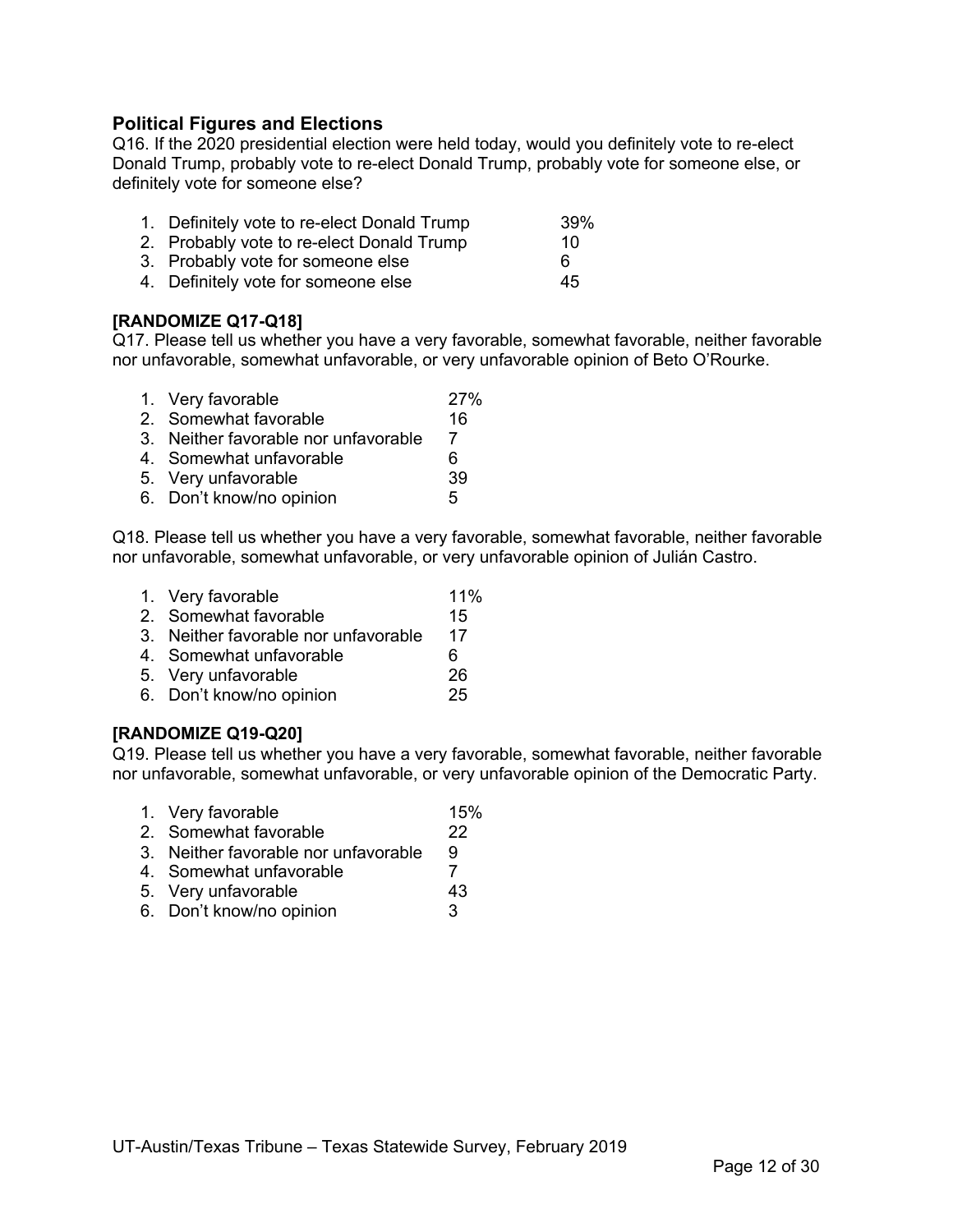Q20. Please tell us whether you have a very favorable, somewhat favorable, neither favorable nor unfavorable, somewhat unfavorable, or very unfavorable opinion of the Republican Party.

- 1. Very favorable 10%
- 2. Somewhat favorable 25<br>3. Neither favorable nor unfavorable 11
- 3. Neither favorable nor unfavorable 11<br>4. Somewhat unfavorable 16
- 4. Somewhat unfavorable 16<br>5. Very unfavorable 15
- 5. Very unfavorable
- 6. Don't know/no opinion 4

Q22. Do you think there was coordination between the Trump campaign and Russia in the 2016 Election?

1. Yes 41%<br>2. No 47 2. No 47<br>3. Don't know enough to say 42 3. Don't know enough to say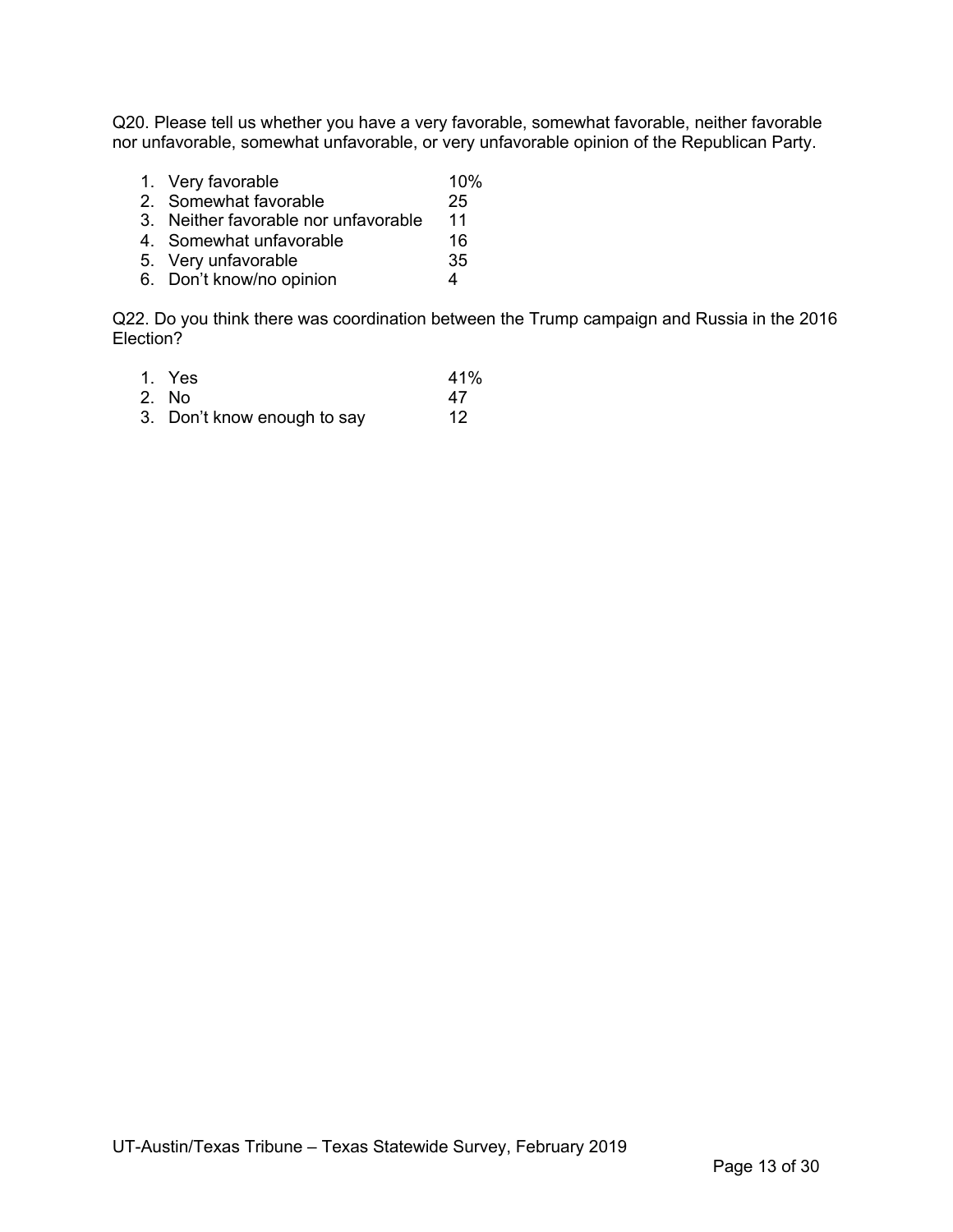#### **Policy Questions**

Q23. Do you favor or oppose each of the following: **[GRID WITH RESPONSE OPTIONS "Favor", "Oppose", "Don't know/No opinion"]**

|                                                                                             | Favor  | <b>Oppose</b> | DK  |
|---------------------------------------------------------------------------------------------|--------|---------------|-----|
| A. Increasing the federal income tax for all U.S.                                           | $10\%$ | 79%           | 11% |
| taxpayers                                                                                   |        |               |     |
| B. Increasing the federal income tax on families<br>earning over 250,000 dollars a year     | 42     | 44            | 14  |
| C. Increasing the federal income tax on families<br>earning over one million dollars a year | 56     | 33            | 11  |
| D. Increasing the federal income tax on families<br>earning over ten million dollars a year | 62     | 28            | 10  |

Q24. How much do you think the U.S. government should doing about climate change?

| 1. A great deal          | 32% |
|--------------------------|-----|
| 2. A lot                 | 16  |
| 3. A moderate amount     | 15  |
| 4. A little              | 11  |
| 5. Nothing               | 21  |
| 6. Don't know/No opinion | 5   |

#### Q24A. Which would you prefer?

the current health insurance system in the United States, in which most people get their health insurance from private employers, but some people have no insurance

#### OR

a universal health insurance program, in which everyone is covered under a program like Medicare that's run by the government and financed by taxpayers

| 1. The current health insurance system | 45% |
|----------------------------------------|-----|
| 2. A universal health insurance system | 44  |

3. Don't know/No opinion 10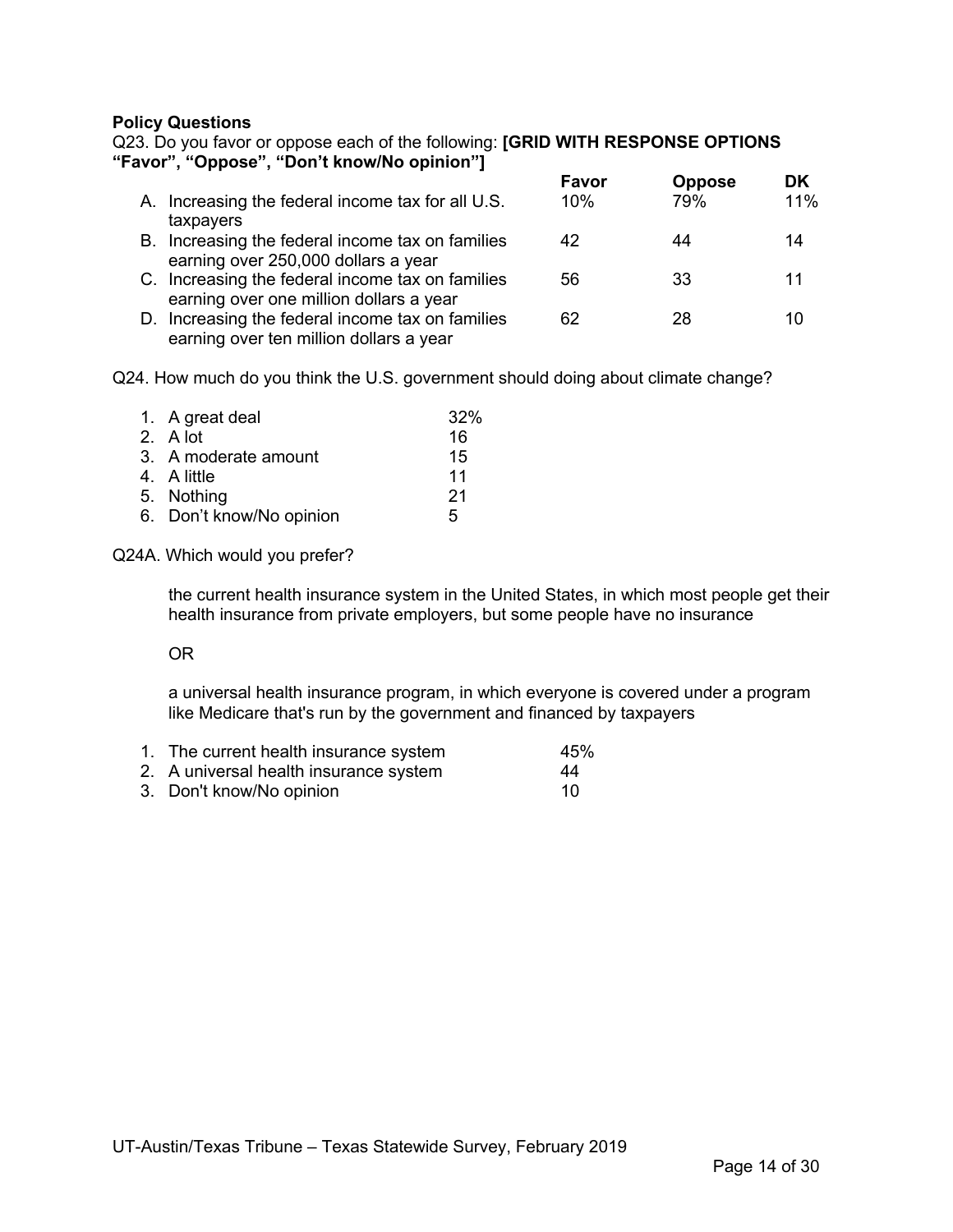Q25. Do you support or oppose building a wall along the border between the U.S. and Mexico?

| 1. Strongly support      | 42% |
|--------------------------|-----|
| 2. Somewhat support      | 10  |
| 3. Somewhat oppose       |     |
| 4. Strongly oppose       | 38  |
| 5. Don't know/No opinion | Δ.  |

Q26A. **[ASK IF Q25==1|2]** You said you support building a wall along the border between the U.S. and Mexico. Which of the following is closer to your opinion? **[RANDOMIZE 1-2]**

| 1. The entire U.S.-Mexico border should have a<br>barrier | 68% |
|-----------------------------------------------------------|-----|
| 2. Barriers should be added to some sections of           | 30. |
| the U.S.-Mexico border<br>3. Don't know/No opinion        |     |

Q26B. **[ASK IF Q25==3|4]** You said you oppose building a wall along the border between the U.S. and Mexico. Which of the following is closer to your opinion? **[RANDOMIZE 1-2]**

| 1. No additional barriers should be built on the<br>U.S.-Mexico border | 65% |
|------------------------------------------------------------------------|-----|
| 2. Barriers should be added to some sections of                        | -30 |
| the U.S.-Mexico border<br>3. Don't know/No opinion                     | 5   |

Q27. Do you support or oppose President Trump using executive powers to fund a wall along the border with Mexico without the approval of Congress?

| 1. Strongly support      | 35% |
|--------------------------|-----|
| 2. Somewhat support      | 10  |
| 3. Somewhat oppose       | 6   |
| 4. Strongly oppose       | 43  |
| 5. Don't know/No opinion | 5   |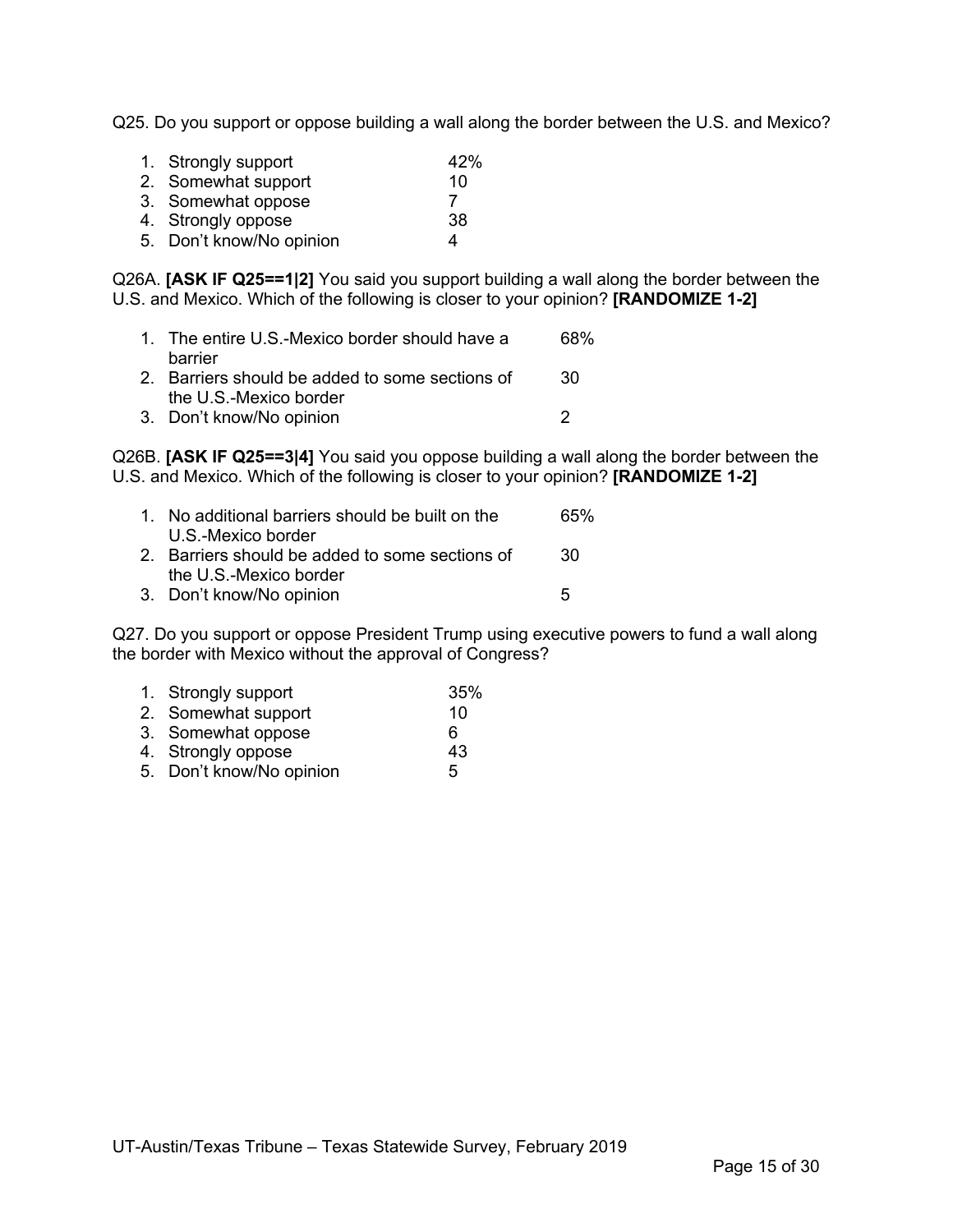*Now, let's turn to the State of Texas.*

Q28. As you probably know, the Texas Legislature is currently meeting in Austin for the 140-day legislative session held every other year. What do you think should be the legislature's top priority? **[OPEN-ENDED]**

| 1. | <b>Immigration/Border Security</b> |                | 23% |
|----|------------------------------------|----------------|-----|
|    | 2. Education                       | 14             |     |
|    | 3. Health Care                     | 7              |     |
|    | 4. Property Taxes                  | 6              |     |
|    | 5. Economy                         | 4              |     |
|    | 6. Gun Control                     | 3              |     |
|    | 7. Election System                 | $\overline{2}$ |     |
|    | 8. Oppose the President            | $\overline{2}$ |     |
|    | 9. Taxes                           | $\overline{2}$ |     |
|    | 10. Abortion                       | 1              |     |
|    | 11. Climate Change                 | 1              |     |
|    | 12. Environment                    | 1              |     |
|    | 13. Housing                        | 1              |     |
|    | 14. Infrastructure                 | 1              |     |
|    | 15. Marijuana Legalization         | 1              |     |
|    | 16. Opioids and Drugs              | 1              |     |
|    | 17. Support the President          | 1              |     |
|    | 18. Criminal Justice Reform        | 0              |     |
|    | 19. Other                          | 9              |     |
|    | 20. Don't know/Not sure            | 20             |     |

Q29. And which of the following is most important for the Legislature to address during the legislative session? **[RANDOMIZE 1-6]**

| 1. Property taxes              | 23% |
|--------------------------------|-----|
| 2. Public school funding       | 21  |
| 3. Increasing teacher salaries | 13  |
| 4. Mental health services      | 11  |
| 5. Emergency preparedness      | 11  |
| 6. School safety               | 12  |
| 7. Don't know/No opinion       | 8   |
|                                |     |

Q30. Do you approve or disapprove of how state leaders and the Legislature are handling K-12 public education in Texas?

- 1. Approve strongly 5%
- 2. Approve somewhat 19<br>3. Neither approve nor disapprove 20
- 3. Neither approve nor disapprove 20<br>4. Disapprove somewhat 24
- 4. Disapprove somewhat
- 5. Disapprove strongly 18
- 6. Don't know/No opinion 14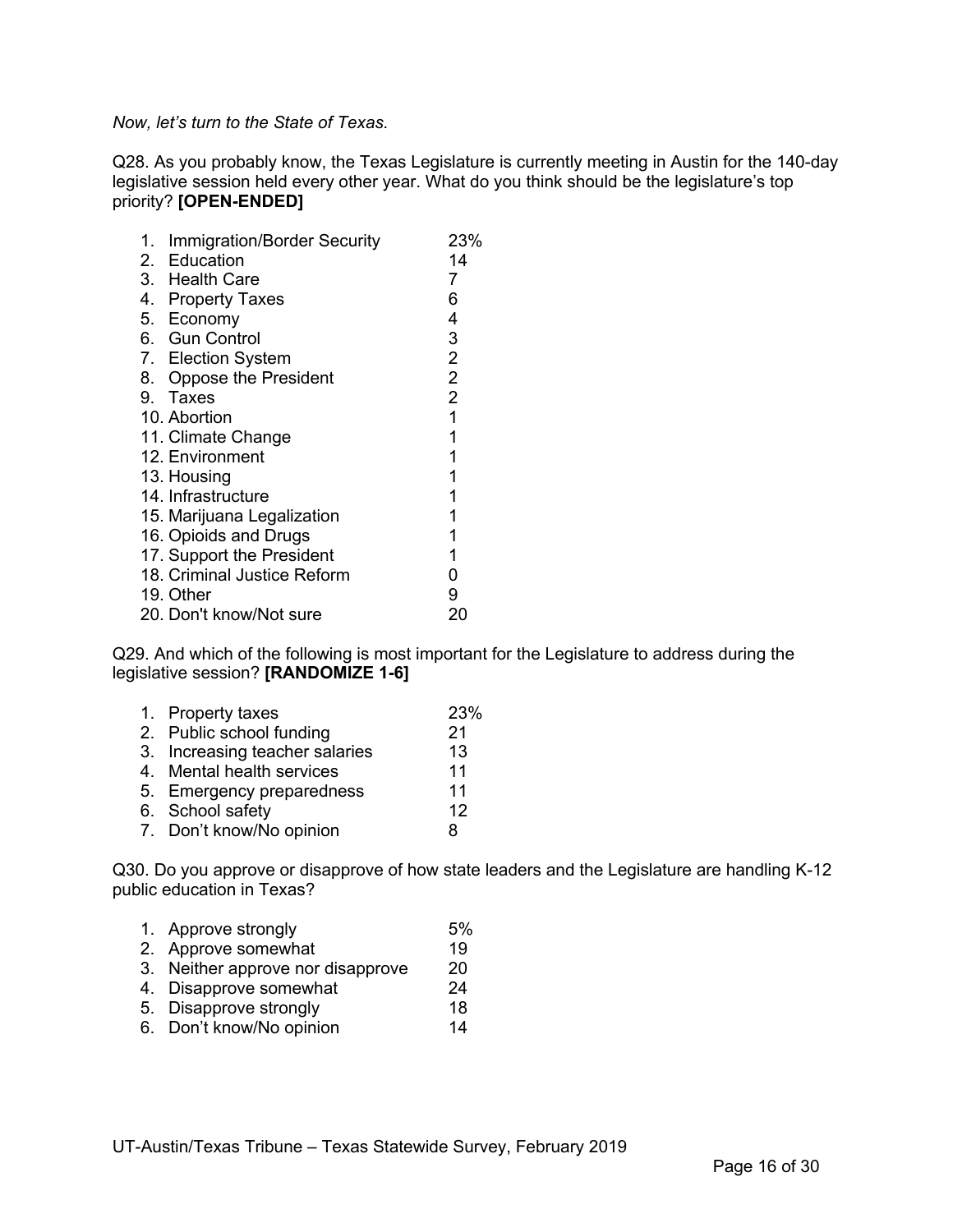Q31. Would you say that the quality of K-12 public school education in Texas is:

| 1. Excellent     | 5% |
|------------------|----|
| 2. Good          | 42 |
| 3. Not very good | 32 |
| 4. Terrible      | 10 |
| 5. Don't know    | 10 |

Q32A/B/C. Which of the following do you think is the biggest problem facing the K-12 public education system in Texas?

|    |                                                                                                  | First | Second | Third |
|----|--------------------------------------------------------------------------------------------------|-------|--------|-------|
|    | 1. Low teacher pay                                                                               | 17%   | 17     | 12    |
|    | 2. The quality of teachers                                                                       | 8     | 11     | 8     |
|    | 3. The accountability of teachers                                                                | 7     | 7      | 9     |
|    | 4. The accountability of schools and<br>school districts                                         | 8     | 9      | 11    |
|    | 5. The system of financing for public<br>education                                               | 9     | 9      | 10    |
| 6. | Not enough funding for the public<br>school system as a whole                                    | 17    | 11     | 10    |
|    | 7. Unequal resources among schools<br>and school districts                                       | 9     | 10     | 11    |
|    | 8. How individual schools or school districts<br>spend resources                                 | 7     | 6      | 10    |
|    | 9. The cost of educating low-income students 5                                                   |       | 5      | 5     |
|    | 10. The transfer of local tax revenue from<br>property rich to property poor school<br>districts | 5     | 6      | 5     |
|    | 11. Not enough funding for charter schools                                                       | 4     | 3      | 4     |
|    | 12. Support for students with special needs                                                      | 5     | 5      | 6     |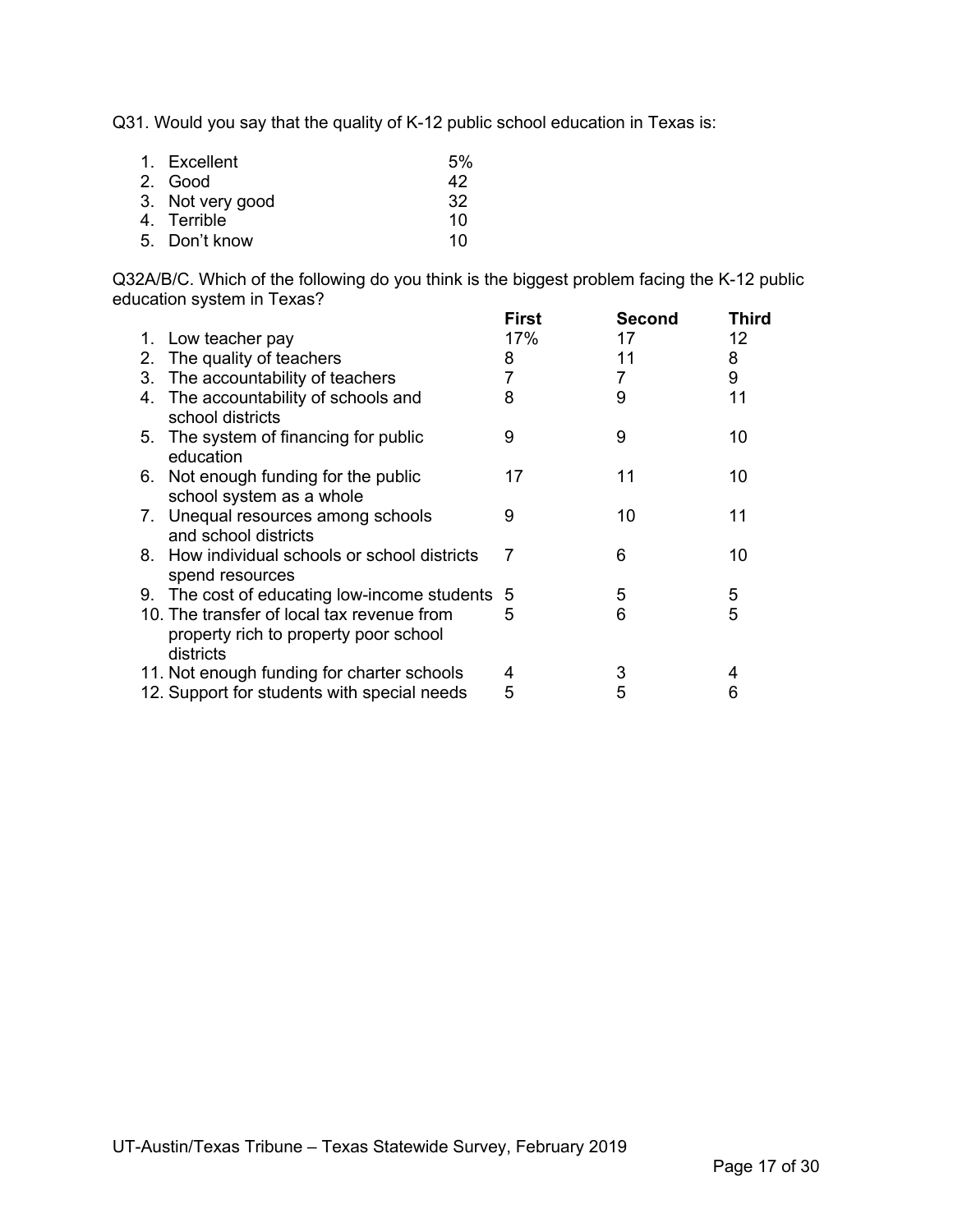Q33. Do you think that Texas spends too much, too little, or about the right amount on primary and secondary education?

| 1. Too much               | 9% |
|---------------------------|----|
| 2. Too little             | 55 |
| 3. About the right amount | 18 |
| 4. Don't know/no opinion  | 18 |

Q34. Which of the following sources of revenue, if any, should the legislature consider to increase the amount that Texas spends on public education? **[GRID WITH RESPONSE OPTIONS, "Should consider", "Should not consider", "Don't know/No opinion"] [RANDOMIZE A-G] Should Shouldn't DK**

|                                                                                                                                                        | Should | Shouldn't | DΚ  |
|--------------------------------------------------------------------------------------------------------------------------------------------------------|--------|-----------|-----|
| A. Increase the alcoholic beverage tax                                                                                                                 | 57%    | 32%       | 10% |
| B. Increase the state sales tax                                                                                                                        | 16     | 74        | 10  |
| C. Increase the motor fuel tax                                                                                                                         | 17     | 72        | 10  |
| D. Legalize marijuana and tax it                                                                                                                       | 60     | 33        | 7   |
| E. Create a statewide income tax                                                                                                                       | 16     | 71        | 13  |
| F. Reduce the number of sales tax exemptions for<br>business and professional services                                                                 | 48     | 34        | 18  |
| G. Redirect a portion of the oil & gas severance tax<br>from the state's economic stabilization fund (aka<br>"The Rainy Day Fund") to public education | 58     | 25        | 17  |

Q35. In your opinion, do Texans pay too much, too little, or about the right amount in property taxes?

| 1. Too much               | 58% |
|---------------------------|-----|
| 2. Too little             | 6   |
| 3. About the right amount | -23 |
| 4. Don't know/no opinion  | 14  |

Q36A. As you may know, the Legislature is considering whether local governments should be required to get voter approval before local property tax revenue is allowed to grow above a set limit. Do you support or oppose requiring voter approval before local property tax revenue is allowed to grow above a set limit?

| 1. Strongly support      | 51% |
|--------------------------|-----|
| 2. Somewhat support      | -21 |
| 3. Somewhat oppose       | 6   |
| 4. Strongly oppose       | 5   |
| 5. Don't know/No opinion | 17  |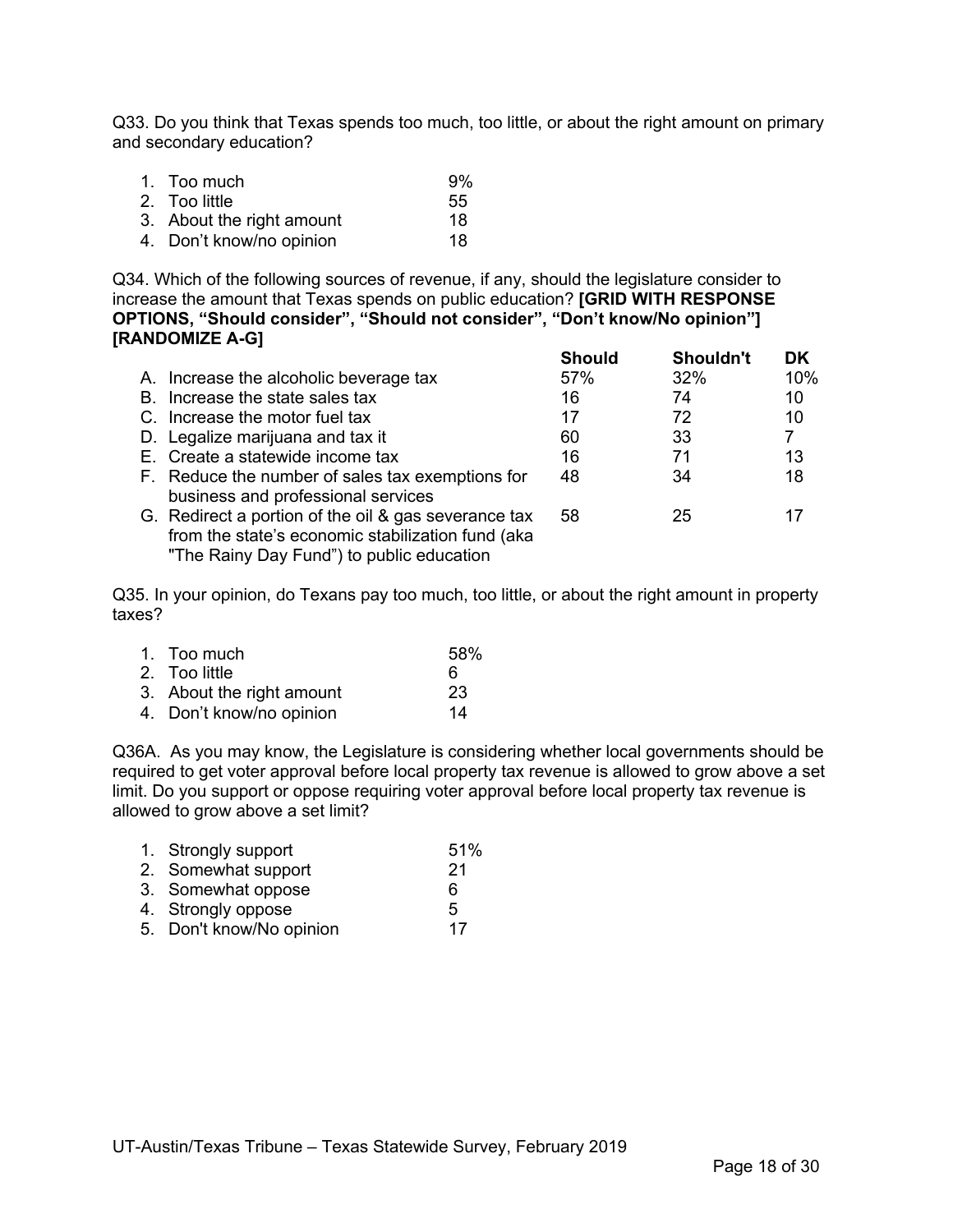Q36B. Do you think that requiring voter approval before local property tax revenue is allowed to grow above a set limit will… **[GRID WITH RESPONSE OPTIONS, "Yes", "No", "Don't know/No opinion"] Yes No DK**

|                                              | Y es | NΩ  | υĸ. |
|----------------------------------------------|------|-----|-----|
| A. Reduce the amount of property taxes that  | 52%  | 29% | 19% |
| Texans currently pay                         |      |     |     |
| B. Slow the growth in the amount of property | 69   | 14  | 17  |
| taxes that Texans pay in the future          |      |     |     |
| C. Prevent local governments from providing  | 23   | 55  | 22  |
| necessary services                           |      |     |     |
| D. Prevent local governments from responding |      | 54  | 24  |
| to population growth                         |      |     |     |

Q37. Do you think that Texas spends too much, too little, or about the right amount on border security?

| 1. Too much               | 15% |
|---------------------------|-----|
| 2. Too little             | 38. |
| 3. About the right amount | 30  |
| 4. Don't know/no opinion  | 18  |

Q38. Is Texas's increasing racial and ethnic diversity a cause for optimism, or a cause for concern?

| 1. A cause for optimism  | 46% |
|--------------------------|-----|
| 2. A cause for concern   | -33 |
| 3. Don't know/No opinion | -21 |

Q39. In general, do you think gun control laws should be made more strict, less strict, or left as they are now?

| 1. More strict          | 49% |
|-------------------------|-----|
| 2. Less strict          | 17  |
| 3. Left as they are now | 30  |

4. Don't know/no opinion 4

Q40. Do you support or oppose allowing courts to require a person determined to be a risk to themselves or others to temporarily surrender guns in their possession?

| 1. Strongly support      | 46% |
|--------------------------|-----|
| 2. Somewhat support      | 26  |
| 3. Somewhat oppose       | 8   |
| 4. Strongly oppose       | 10  |
| 5. Don't know/No opinion | 10  |

Q41. Do you favor or oppose requiring employers to offer paid sick leave to employees who are ill?

| 1. Favor                 | 71% |
|--------------------------|-----|
| 2. Oppose                | -17 |
| 3. Don't know/No opinion | 12  |

UT-Austin/Texas Tribune – Texas Statewide Survey, February 2019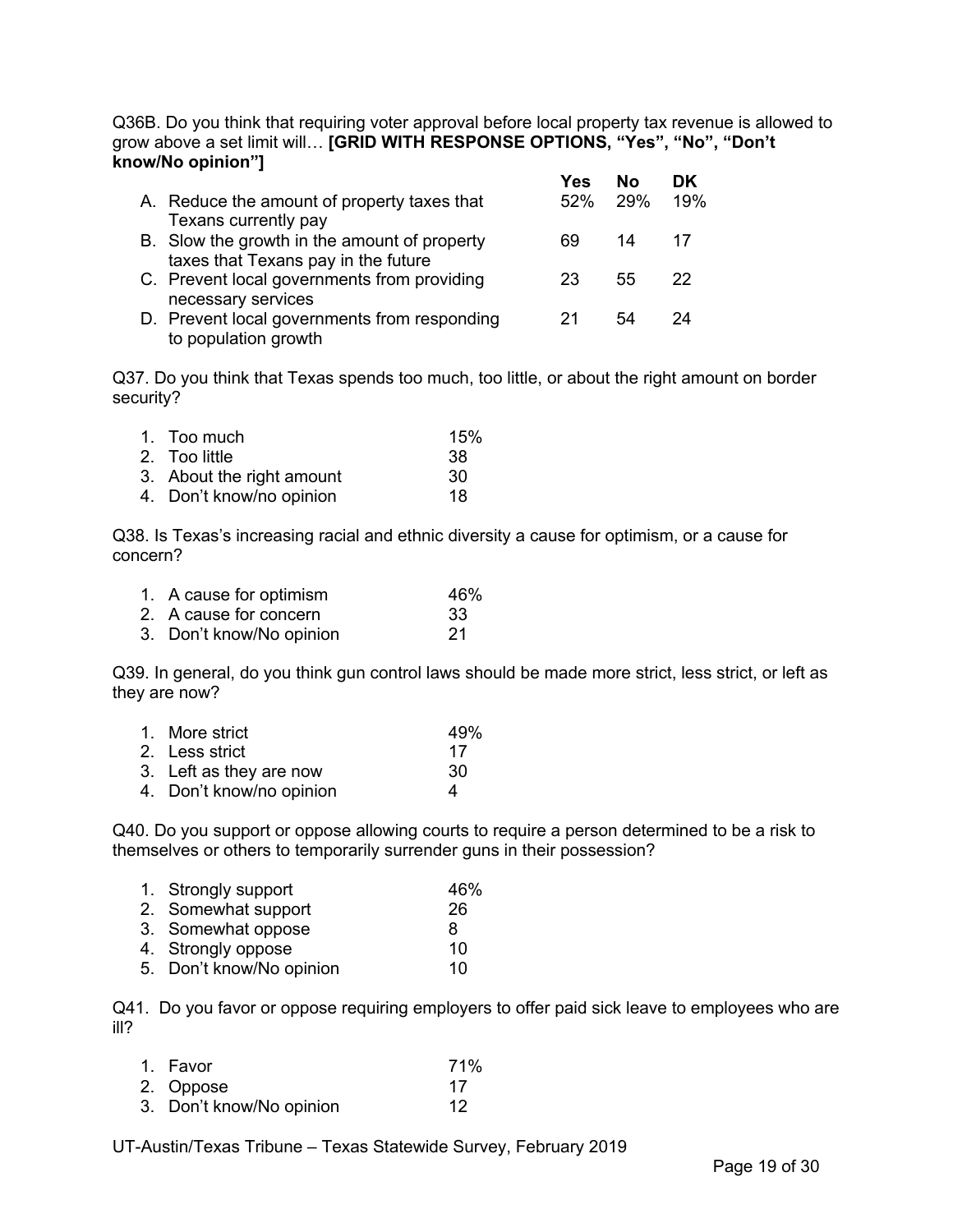Q42. Do you think the government should or should not require parents to have their children vaccinated against infectious diseases (e.g. measles, mumps, whooping cough)?

| 1. Should                | 78% |
|--------------------------|-----|
| 2. Should not            | 14  |
| 3. Don't know/No opinion | 9   |

Q43. Do you think that laws restricting abortion here in Texas should be made more strict, less strict, or left as they are now?

| 1. More strict           | 41% |
|--------------------------|-----|
| 2. Less strict           | -32 |
| 3. Left as they are now  | -20 |
| 4. Don't know/No opinion | 8   |

Q44. What is your opinion on the legalization of marijuana possession?

| 1. Marijuana possession should not be legal under | 20% |
|---------------------------------------------------|-----|
| any circumstances                                 |     |
| 2. Marijuana possession should be legal for       | 26  |

- medical purposes only 3. Possession of small amounts of marijuana for 32 any purpose should be legal
- 4. Possession of any amount of marijuana for any 22 purpose should be legal

### **[RANDOMIZE Q45A-Q45B]**

Q45A. How often do you think that people who are not U.S. citizens vote in Texas Elections?

| 1. Never                 | 18% |
|--------------------------|-----|
| 2. Rarely                | 22  |
| 3. Sometimes             | 23  |
| 4. Frequently            | -28 |
| 5. Don't know/No opinion | 10  |

Q45B. How often do you think that people who are eligible to vote in Texas elections are prevented from voting?

| 1. Never                 | 18% |
|--------------------------|-----|
| 2. Rarely                | 28  |
| 3. Sometimes             | 28  |
| 4. Frequently            | 17  |
| 5. Don't know/No opinion | 10  |
|                          |     |

Q46. Based on what you know, do you think that Texas's election system discriminates against racial and ethnic minorities?

| 1. Yes                   | 36% |
|--------------------------|-----|
| 2. No.                   | 53  |
| 3. Don't know/No opinion | 11  |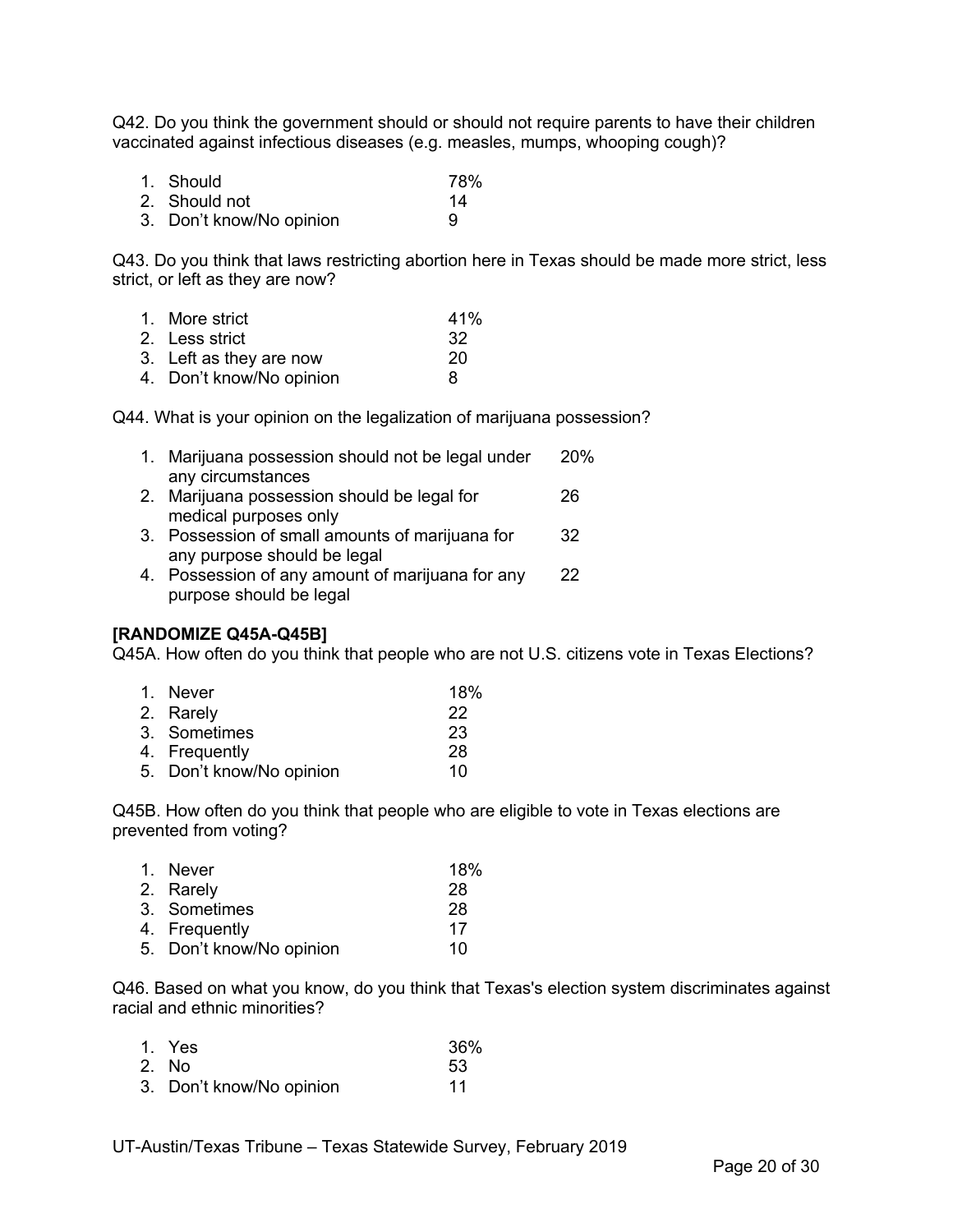Q47. As you may know, there hasn't been a football game between The University of Texas and Texas A&M University since 2011. Do you support or oppose re-establishing a regularly scheduled game between these two teams each season?

| 1. Support               | 40% |
|--------------------------|-----|
| 2. Oppose                | Δ.  |
| 3. Don't care            | 46  |
| 4. Don't know/No opinion | 10  |

UT-Austin/Texas Tribune – Texas Statewide Survey, February 2019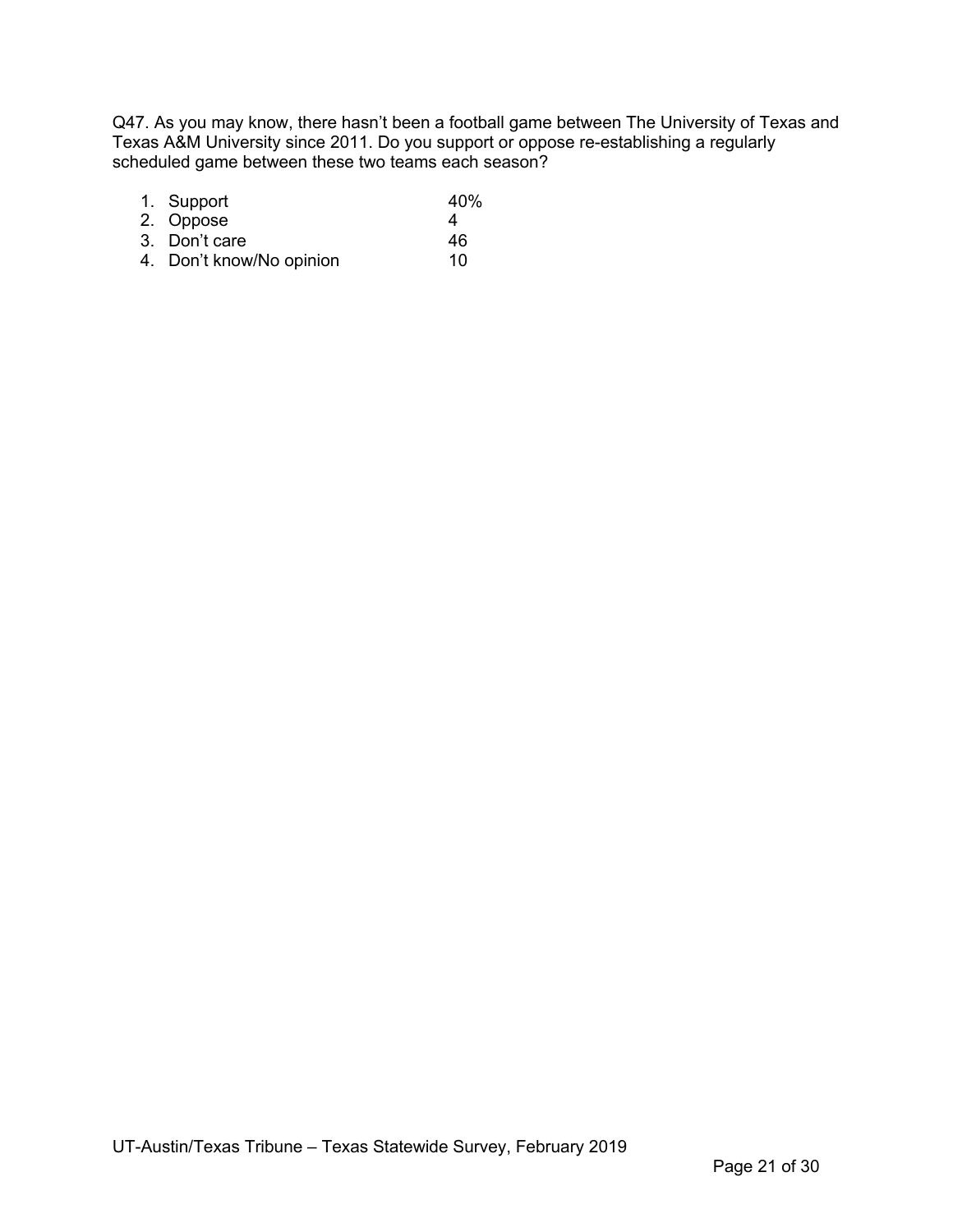#### **Political Knowledge**

#### **[Randomize INFO1-INFO3]**

INFO1. Which political party holds the majority in the U.S. House of Representatives? **[RANDOMIZE 1-2]**

| 1. Republican Party | 21% |
|---------------------|-----|
| 2. Democratic Party | 71  |
| 3. Neither          | 2   |
| 4. Don't know       | 6   |
|                     |     |

INFO2. What majority of both houses of the U.S. Congress is needed to override a presidential veto?

| 1. More than one-half      | 8% |
|----------------------------|----|
| 2. More than two-thirds    | 72 |
| 3. More than three-fourths |    |
| 4. Don't know              | 12 |

INFO3. Who is the current Texas Comptroller of Public Accounts? **[RANDOMIZE 1-4]**

| 13% |
|-----|
| 10  |
| 8   |
| 12  |
| 57  |
|     |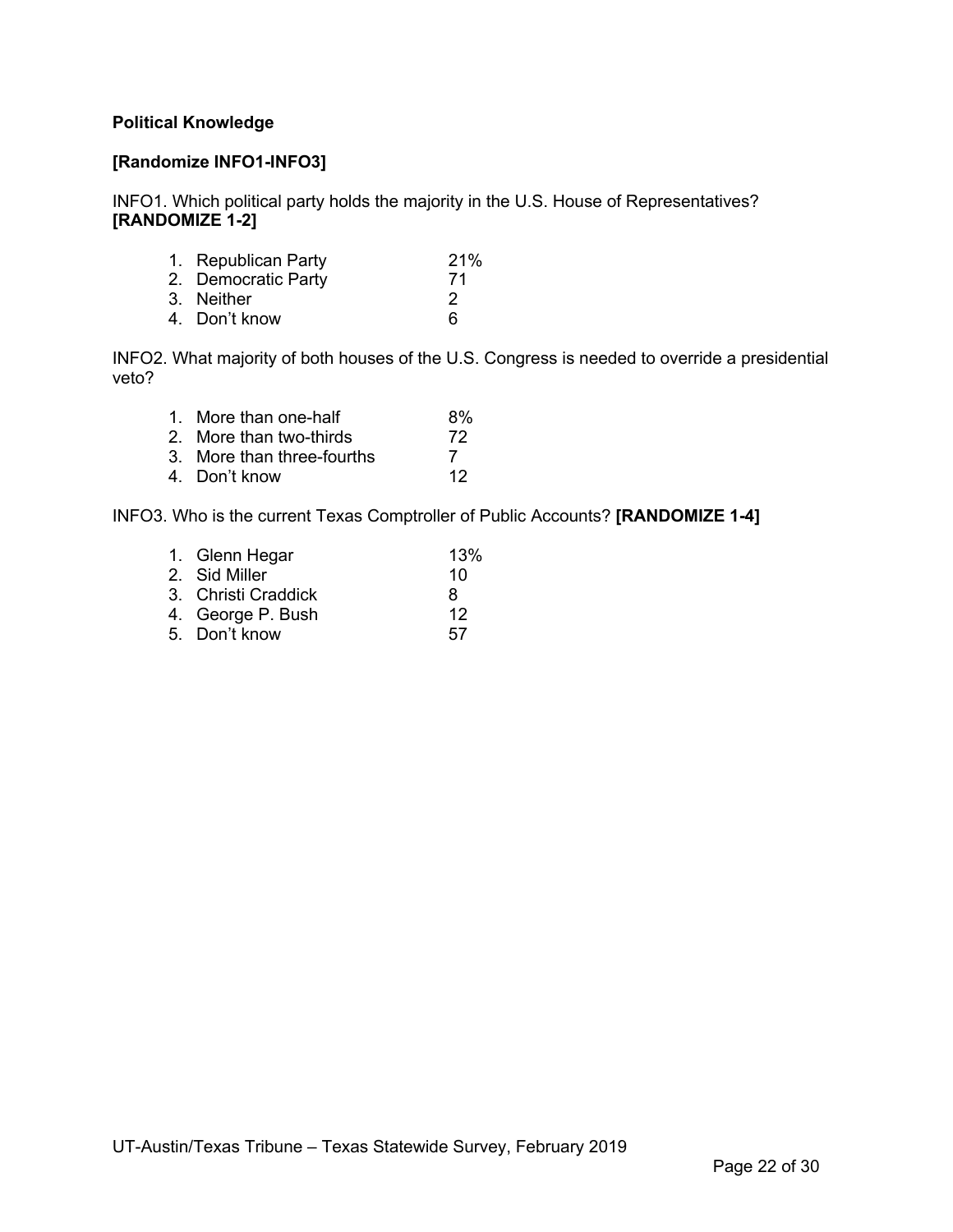#### **Political Orientation**

We're almost done. Now we just have a few basic questions for statistical purposes.

LIBCON. On a scale from 1 to 7, where 1 is extremely liberal, 7 is extremely conservative, and 4 is exactly in the middle, where would you place yourself? **[Wording on scale: (1) "Extremely liberal," (4) "In the middle," (7) "Extremely conservative"]**

| 1. Extremely liberal      | 11% |
|---------------------------|-----|
| 2. Somewhat liberal       | 12  |
| 3. Lean liberal           | 8   |
| 4. In the middle          | 21  |
| 5. Lean conservative      | 10  |
| 6. Somewhat conservative  | 18  |
| 7. Extremely conservative | 20  |

PID3. Generally speaking, would you say that you usually think of yourself as a…

| 1. Democrat    | 43% |
|----------------|-----|
| 2. Independent | 8   |
| 3. Republican  | 48  |

PID7. (Uses the four PID3 follow-up questions)

| 1. Strong Democrat            | 21% |
|-------------------------------|-----|
| 2. Not very strong Democrat   | 9   |
| 3. Lean Democrat              | 12  |
| 4. Independent                | 8   |
| 5. Lean Republican            | 15  |
| 6. Not very strong Republican | 9   |
| 7. Strong Republican          | 25  |

REPCON. **[ASK IF PID7 >= 5]** Overall, do you think that Republican elected officials in Texas are conservative enough, too conservative, or not conservative enough?

- 1. Conservative enough 49%
- 2. Too conservative 10
- 3. Not conservative enough 35
- 4. Don't know/No opinion 6

DEMLIB. **[ASK IF PID7 <= 3]** Overall, do you think that Democratic elected officials in Texas are liberal enough, too liberal, or not liberal enough?

- 1. Liberal enough 37%
- 2. Too liberal 5
- 3. Not liberal enough 42
- 4. Don't know/No opinion 16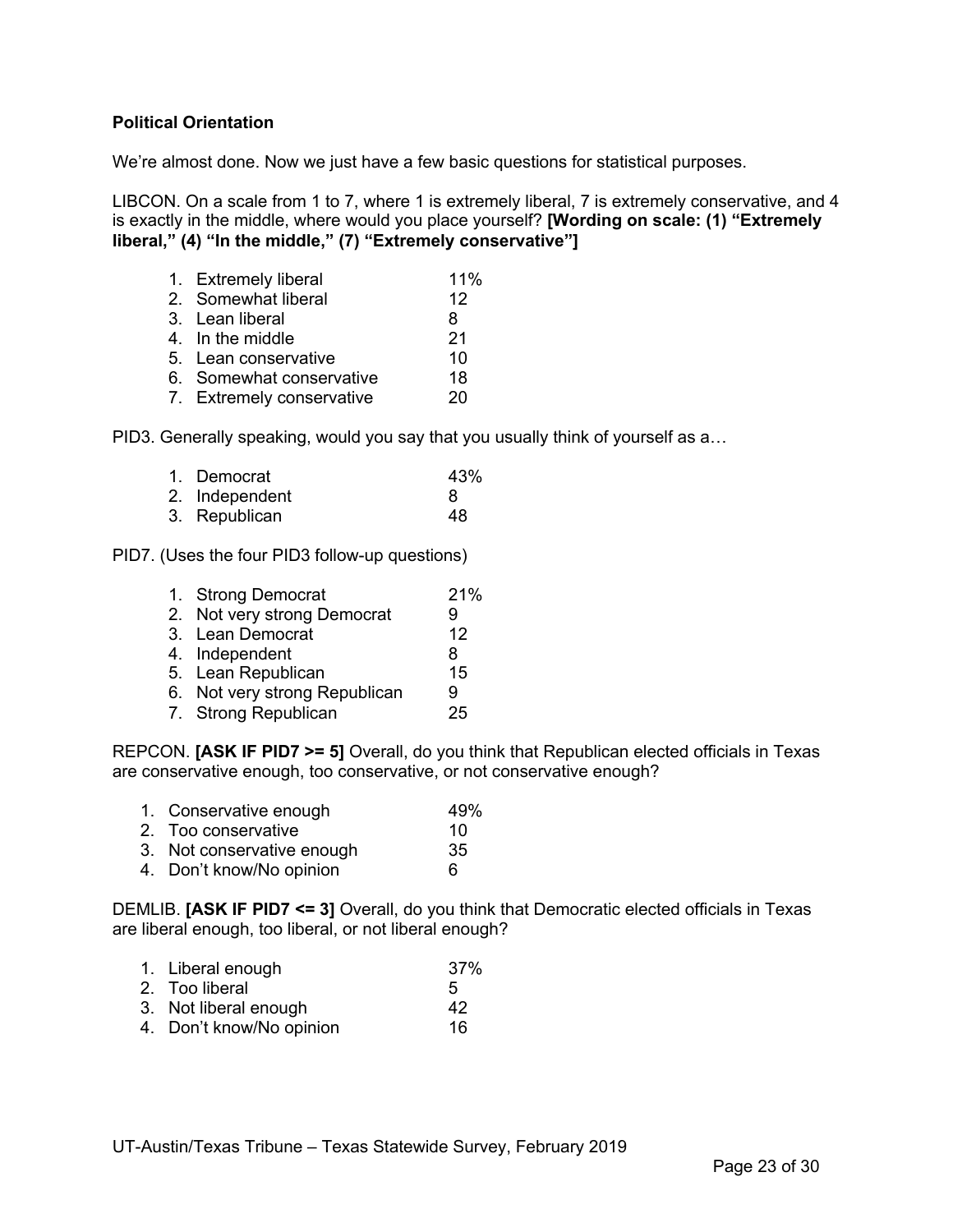#### **Demographics**

AGE. Please indicate your age group.

| 1. 18-29     | 17% |
|--------------|-----|
| 2. 30-44     | 25  |
| 3.45-64      | 36  |
| 4. 65 and up | -21 |

LOCATE. Would you say that you live in an urban, suburban, or rural community?

| 1. Urban    | 30% |
|-------------|-----|
| 2. Suburban | 49  |
| 3. Rural    | -21 |

METRO. Do you live in the Houston, Dallas-Fort Worth, San Antonio, or Austin metropolitan areas?

| 1. Yes, I live in the Houston area.       | 24% |
|-------------------------------------------|-----|
| 2. Yes, I live the Dallas-Fort Worth area | 27  |
| 3. Yes, I live in the San Antonio area    | q   |
| 4. Yes, I live in the Austin area         | 10  |
| 5. No, I live in another part of Texas.   | 30. |

CHILD. How many children are currently living with you?

| 1. One          | 16% |
|-----------------|-----|
| 2. Two          | 12  |
| 3. Three        | 5   |
| 4. Four or more | 3   |
| 5. None         | 64  |

SCHOOL. Do you have any children currently enrolled in school in Texas? (check all that apply)

- 1. Yes, I have a child/children under 18 enrolled 21% in public school in Texas.
- 2. Yes, I have a child/children under 18 enrolled 3 in private school in Texas.
- 3. Yes, I have a child/children under 18 who are 1 being home schooled in Texas.
- 4. No, I do not have any children under 18 in 75 school in Texas.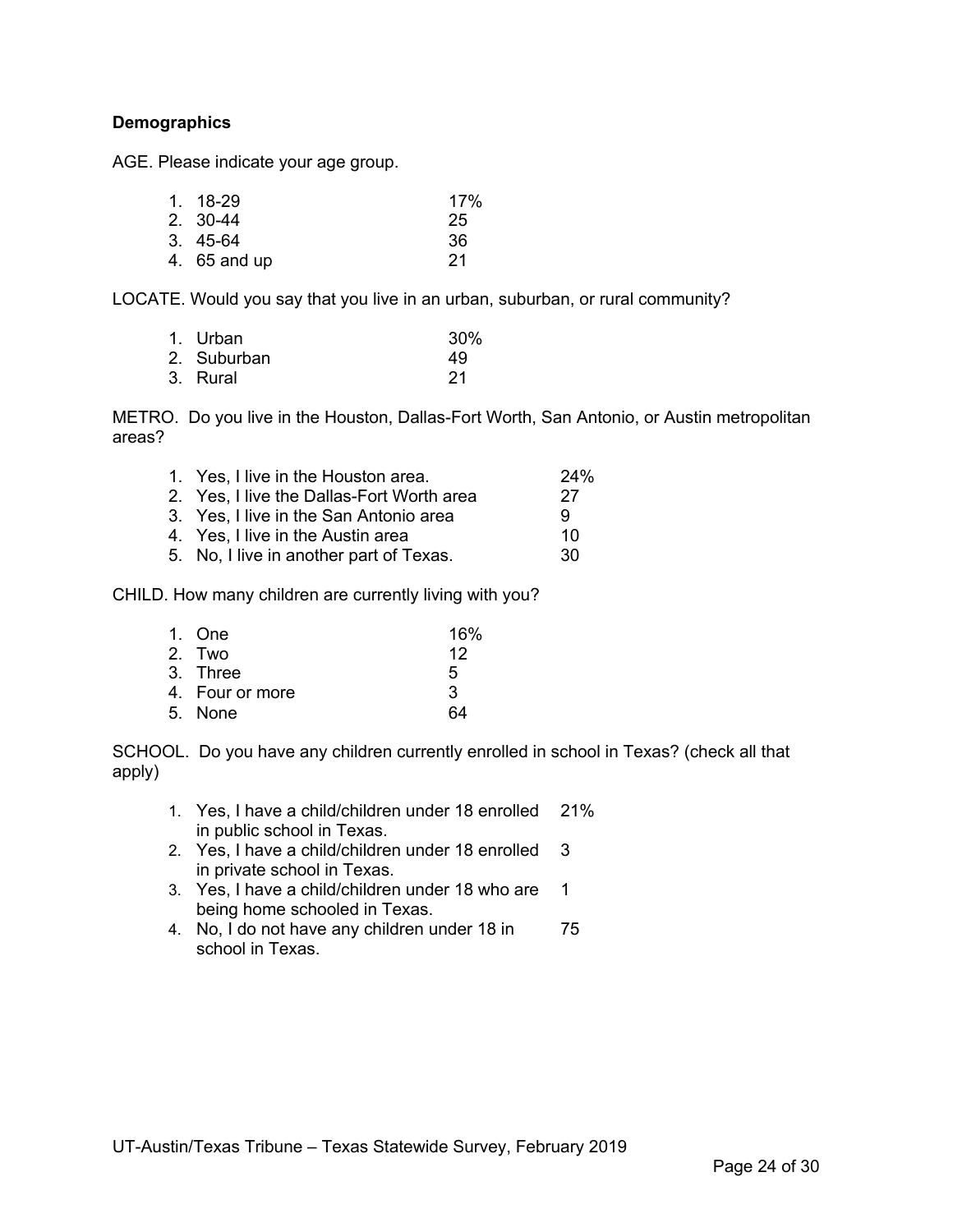INCOME. In which category would you place your household income last year?

| 1. | Less than \$10,000         | 7%             |
|----|----------------------------|----------------|
| 2. | \$10,000 to \$19,999       | 7              |
| 3. | \$20,000 to \$29,999       | 10             |
| 4. | \$30,000 to \$39,999       | 8              |
| 5. | \$40,000 to \$49,999       | 9              |
| 6. | \$50,000 to \$59,999       | 9              |
| 7. | \$60,000 to \$69,999       | 6              |
| 8. | \$70,000 to \$79,999       | $\overline{7}$ |
| 9. | \$80,000 to \$99,999       | 7              |
|    | 10. \$100,000 to \$119,999 | 5              |
|    | 11. \$120,000 to \$149,999 | 4              |
|    | 12. More than \$150,000    | 7              |
|    | 13. Prefer not to say      |                |

AB. Generally speaking, do you consider yourself to be pro-life, pro-choice, or neither?

| 44% |
|-----|
| 41  |
| 10  |
| 5   |
|     |

EDU. What is the highest level of education that you received?

| 1. Less than high school    | 4% |
|-----------------------------|----|
| 2. High school degree       | 26 |
| 3. Some college             | 23 |
| 4. Two-year college degree  | g  |
| 5. Four-year college degree | 26 |
| 6. Post-graduate degree     | 12 |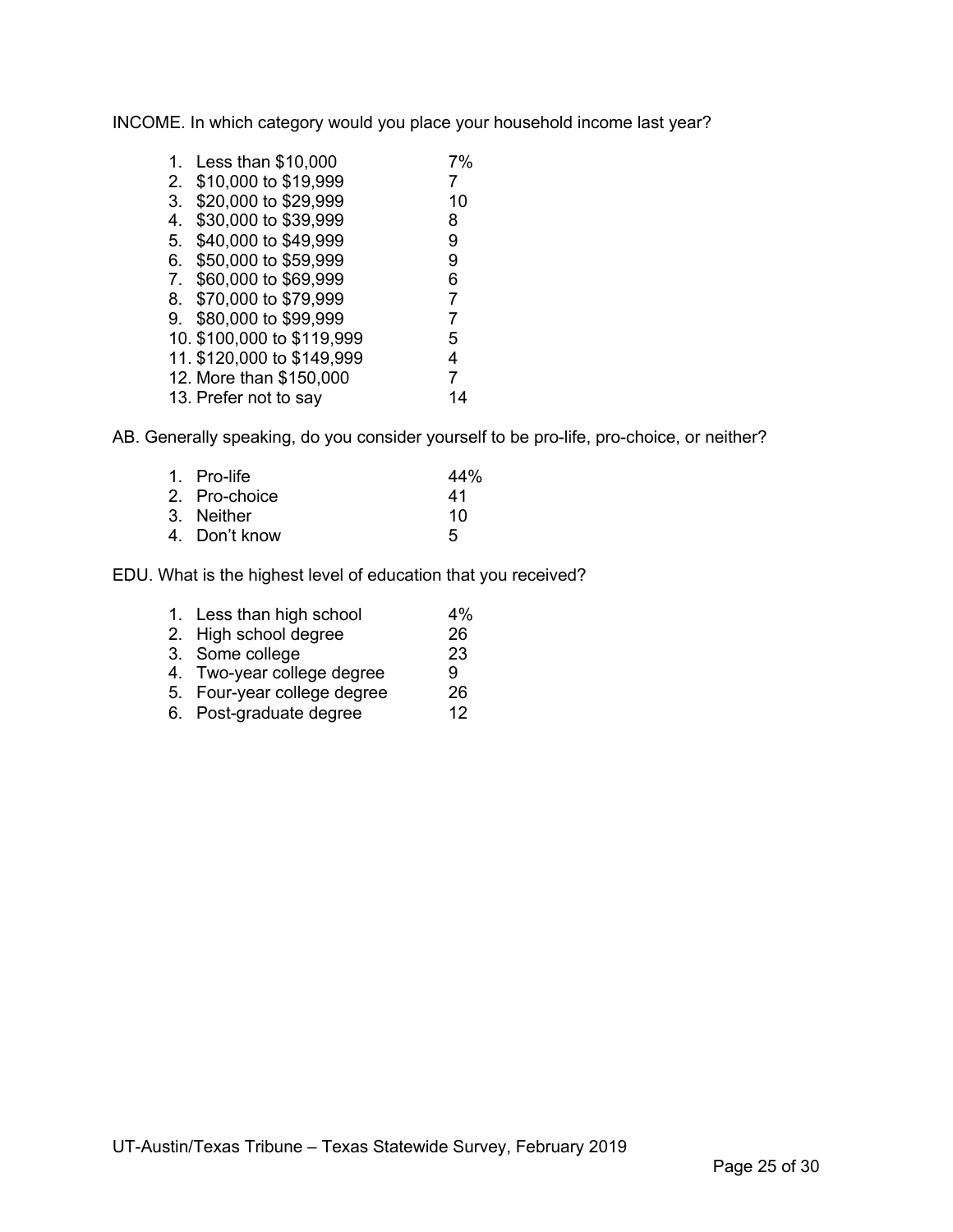RELIG1. What is your primary religious affiliation, if any? **[No open response on "other"]**

| 1.<br>Agnostic                             | 5%                      |
|--------------------------------------------|-------------------------|
| 2. Assembly of God*                        | 1                       |
| 3. Atheist                                 | 4                       |
| 4. Baptist*                                | 15                      |
| 5. Born again                              | 3                       |
| 6. Buddhist                                | 0                       |
| 7. Catholic*                               | 17                      |
| 8. Christian Scientist*                    | 1                       |
| 9. Church of Christ*                       | 4                       |
| 10. Church of God*                         | 0                       |
| 11. Disciples of Christ*                   | 0                       |
| 12. Episcopal/Anglican*                    | $\mathbf 2$             |
| 13. Evangelical                            | $\overline{c}$          |
| 14. Hindu                                  | $\overline{0}$          |
| 15. Jehovah's Witnesses                    | 0                       |
| 16. Jewish                                 | $\mathbf 1$             |
| 17. Lutheran*                              | $\overline{\mathbf{2}}$ |
| 18. Methodist*                             | 4                       |
| 19. Mormon*                                | 1                       |
| 20. Muslim/Islam                           | $\mathbf{1}$            |
| 21. Nondenominational Christian*           | $\overline{7}$          |
| 22. Orthodox/Eastern Orthodox*             | 0                       |
| 23. Pentecostal/charismatic/spirit-filled* | $\mathbf 2$             |
| 24. Presbyterian*                          | $\mathbf{1}$            |
| 25. Protestant (non-specific)*             | 4                       |
| 26. Reformed*                              | $\mathbf 0$             |
| 27. Unitarian/Universalist*                | 1                       |
| 28. United Church of Christ*               | 0                       |
| 29. Religious but not spiritual            | 0                       |
| 30. Spiritual but not religious            | 6                       |
| 31. No religious affiliation/none          | 9                       |
| 32. Other*                                 | 3                       |
| 33. Don't know                             | 1                       |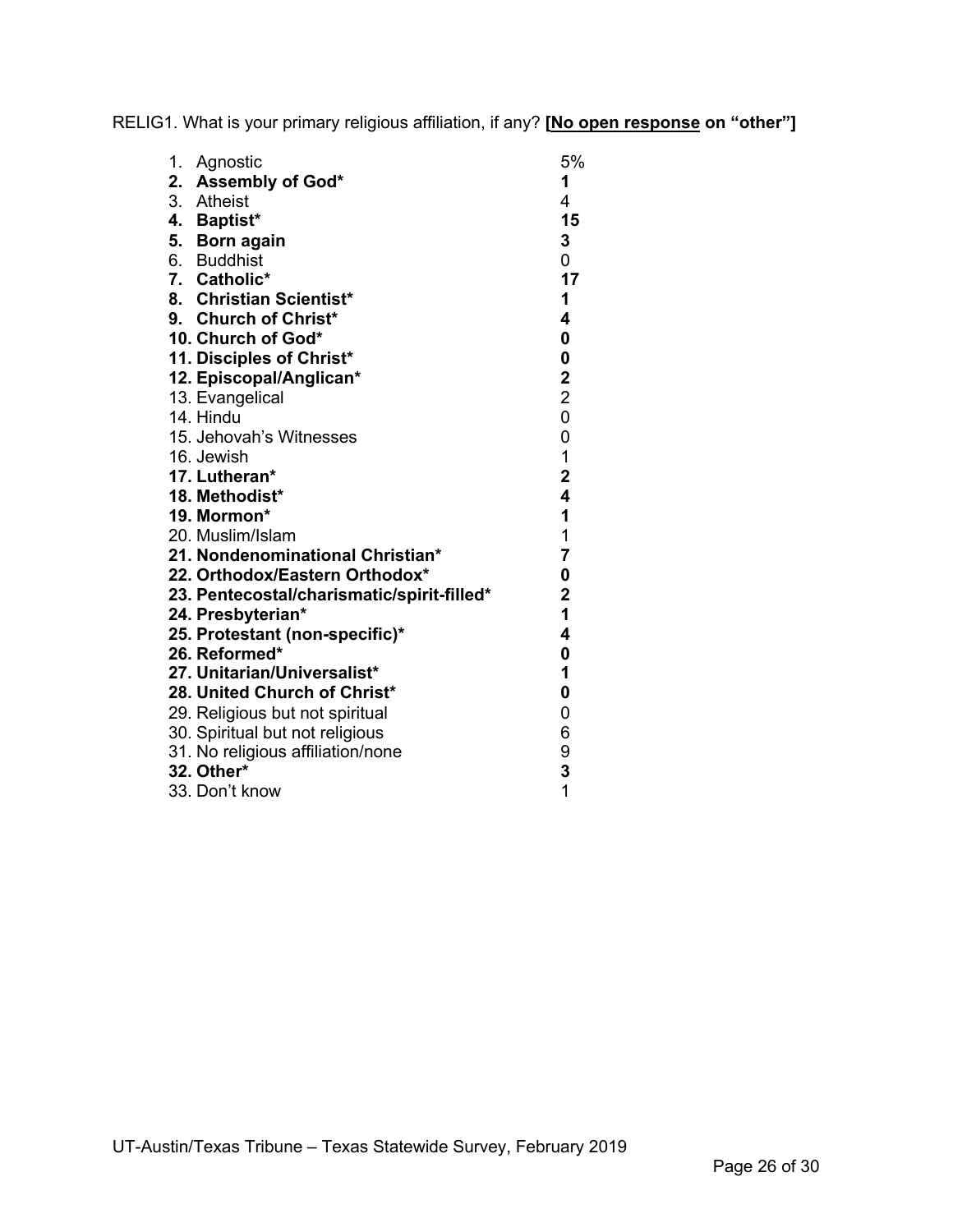RELIG2. What is your secondary religious affiliation, if any? **[No open response on "other"]**

| 1. | Agnostic                                   | 2%                      |
|----|--------------------------------------------|-------------------------|
|    | 2. Assembly of God*                        | 1                       |
|    | 3. Atheist                                 | 1                       |
|    | 4. Baptist*                                | 6                       |
|    | 5. Born again                              | 6                       |
|    | 6. Buddhist                                | 1                       |
|    | 7. Catholic*                               | 4                       |
|    | 8. Christian Scientist*                    | $\bf{0}$                |
|    | 9. Church of Christ*                       | $\overline{\mathbf{2}}$ |
|    | 10. Church of God*                         | $\overline{\mathbf{3}}$ |
|    | 11. Disciples of Christ*                   | $\bf{0}$                |
|    | 12. Episcopal/Anglican*                    | $\bf{0}$                |
|    | 13. Evangelical                            | $\overline{2}$          |
|    | 14. Hindu                                  | 0                       |
|    | 15. Jehovah's Witnesses                    | 0                       |
|    | 16. Jewish                                 | 0                       |
|    | 17. Lutheran*                              | 1                       |
|    | 18. Methodist*                             | 3                       |
|    | 19. Mormon*                                | $\bf{0}$                |
|    | 20. Muslim/Islam                           | 0                       |
|    | 21. Nondenominational Christian*           | 5                       |
|    | 22. Orthodox/Eastern Orthodox*             | $\bf{0}$                |
|    | 23. Pentecostal/charismatic/spirit-filled* | $\mathbf 2$             |
|    | 24. Presbyterian*                          | $\overline{\mathbf{2}}$ |
|    | 25. Protestant (non-specific)*             | 4                       |
|    | 26. Reformed*                              | $\bf{0}$                |
|    | 27. Unitarian/Universalist*                | 0                       |
|    | 28. United Church of Christ*               | 0                       |
|    | 29. Religious but not spiritual            | 1                       |
|    | 30. Spiritual but not religious            | 6                       |
|    | 31. No religious affiliation/none          | 28                      |
|    | 32. Other*                                 | 4                       |
|    | 33. Don't know                             | 12                      |

LITERAL. Which of these statements comes closest to describing your feelings about the Bible?

| 1. The Bible is the actual word of God and is to    | 33% |
|-----------------------------------------------------|-----|
| be taken literally, word for word.                  |     |
| 2. The Bible is the word of God but not             | 35  |
| everything in it should be taken literally, word    |     |
| for word.                                           |     |
| 3. The Bible is a book written by men and is not 25 |     |
| the word of God.                                    |     |
| 4. Don't know.                                      |     |
|                                                     |     |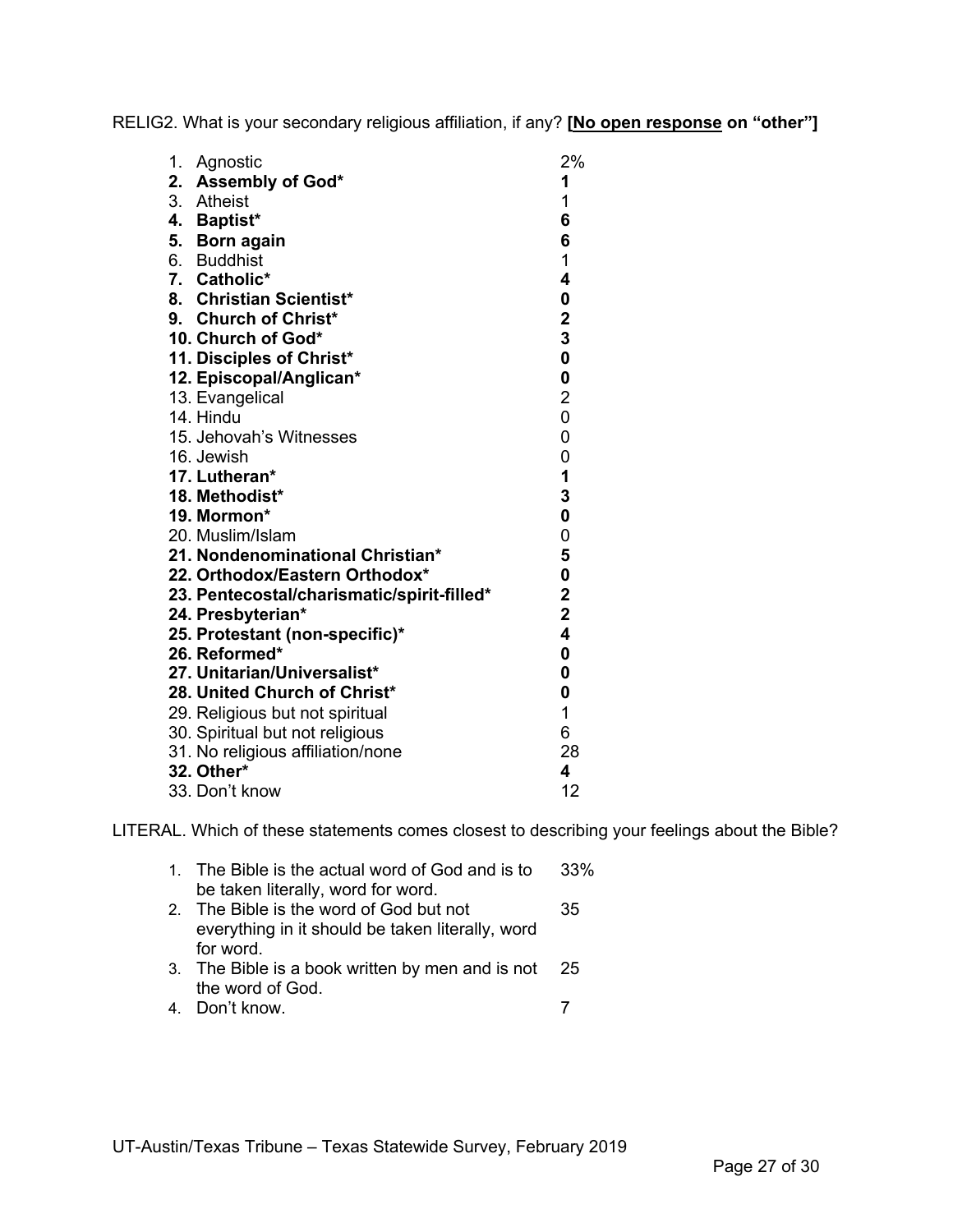IMPORT. How important is religion in your life?

| 1. Extremely important | 44% |
|------------------------|-----|
|                        |     |

| 2. Somewhat important |  |    |
|-----------------------|--|----|
|                       |  | 26 |

3. Not very important 13

4. Not at all important 17

ATTEND. Aside from weddings and funerals, how often do you attend religious services or participate in religious activities?

| 1. More than once a week | 13% |
|--------------------------|-----|
| 2. Once a week           | 20  |
| 3. A few times a month   | 12  |
| 4. Once or twice a year  | 25  |
| 5. Never                 | 30  |

RACE1. What race do you consider yourself to be?

| 1. White                  | 58% |
|---------------------------|-----|
| 2. African American       | 14  |
| 3. Hispanic or Latino     | 23  |
| 4. Asian/Pacific Islander | 1.  |
| 5. Native American        | 1   |
| 6. Multi-racial           | 1   |
| 7. Other                  | 1   |

#### RACE2. **[Ask if RACE ~= "Hispanic or Latino"]** Do you happen to have a Hispanic-Latino grandparent?

| $\mathbf{1}$ . | Yes        | 2% |
|----------------|------------|----|
| 2.             | No         | 96 |
| 3.             | Don't know |    |

NATIVE1. **[Ask if RACE = "Hispanic or Latino"]** Were you born in the United States or Puerto Rico, or in another country?

| 1. Born in the United States or | 85% |
|---------------------------------|-----|
| Puerto Rico                     |     |
| 2. Born in another country      | 13  |
| 3. Don't know                   |     |

NATIVE2. **[Ask NATIVE2 if answer 1 on NATIVE1]** Were your parents born in the United States or Puerto Rico, or another country?

| 1. Both of my parents were born            | 62% |
|--------------------------------------------|-----|
| in the United States or Puerto Rico        |     |
| 2. One of my parents was born in another   | 23  |
| country                                    |     |
| 3. Both of my parents were both in another | 15  |
| country                                    |     |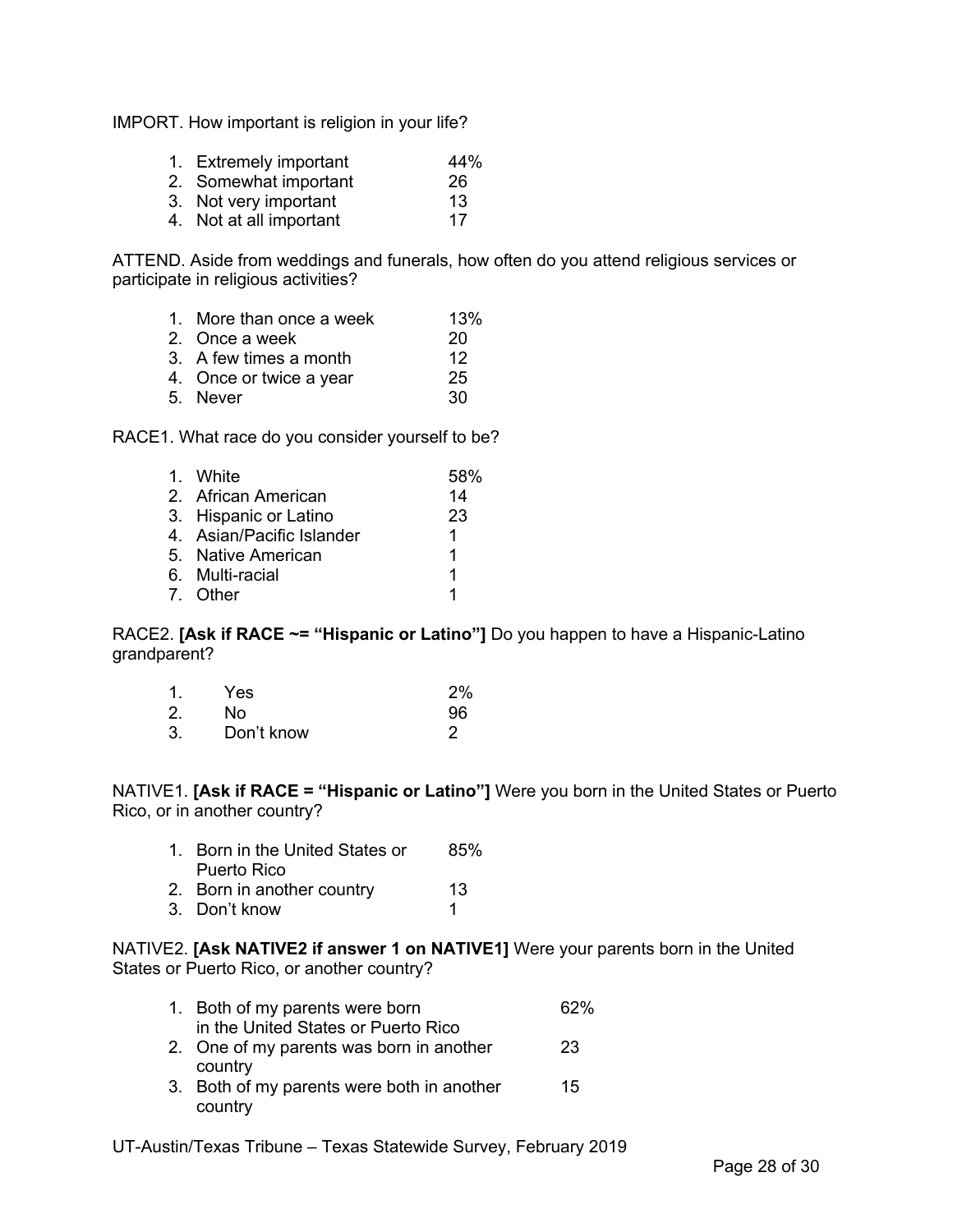MOVE. Did you move to Texas from some other state?

| 1. Yes | 41% |
|--------|-----|
| 2. No  | 59  |

# STATE. **[ASK IF MOVE=1]** Which state did you move from (most recently)? **[DROPDOWN LIST OF STATES]**

| 1. | Alabama                     | 1%                      |
|----|-----------------------------|-------------------------|
|    | 2. Alaska                   | 0                       |
|    | 3. Arizona                  | $\overline{c}$          |
|    | 4. Arkansas                 | 3                       |
|    | 5. California               | 16                      |
|    | 6. Colorado                 | 3                       |
|    | 7. Connecticut              | 0                       |
|    | 8. Delaware                 | 0                       |
|    | 9. District of Columbia     | 0                       |
|    | 10. Florida                 | 5                       |
|    | 11. Georgia                 | $\overline{\mathbf{c}}$ |
|    | 12. Hawaii                  | 0                       |
|    | 13. Idaho                   | 1                       |
|    | 14. Illinois                | 6                       |
|    | 15. Indiana                 | 1                       |
|    | 16. Iowa                    | 1                       |
|    | 17. Kansas                  | $\overline{\mathbf{c}}$ |
|    | 18. Kentucky                | 0                       |
|    | 19. Louisiana               | 8                       |
|    | 20. Maine                   | 0                       |
|    | 21. Maryland                | 1                       |
|    | 22. Massachusetts           | $\mathbf 1$             |
|    | 23. Michigan                | 3<br>$\overline{1}$     |
|    | 24. Minnesota               | $\mathbf 1$             |
|    | 25. Mississippi             | $\overline{2}$          |
|    | 26. Missouri<br>27. Montana | 0                       |
|    | 28. Nebraska                | 0                       |
|    | 29. Nevada                  | 0                       |
|    | 30. New Hampshire           | 0                       |
|    | 31. New Jersey              | 1                       |
|    | 32. New Mexico              | 4                       |
|    | 33. New York                | 5                       |
|    | 34. North Carolina          | 1                       |
|    | 35. North Dakota            | 0                       |
|    | 36. Ohio                    | 3                       |
|    | 37. Oklahoma                | 4                       |
|    | 38. Oregon                  | 0                       |
|    | 39. Pennsylvania            | 3                       |
|    | 40. Rhode Island            | 0                       |
|    | 41. South Carolina          | 1                       |
|    | 42. South Dakota            | 0                       |
|    | 43. Tennessee               | 1                       |
|    |                             |                         |